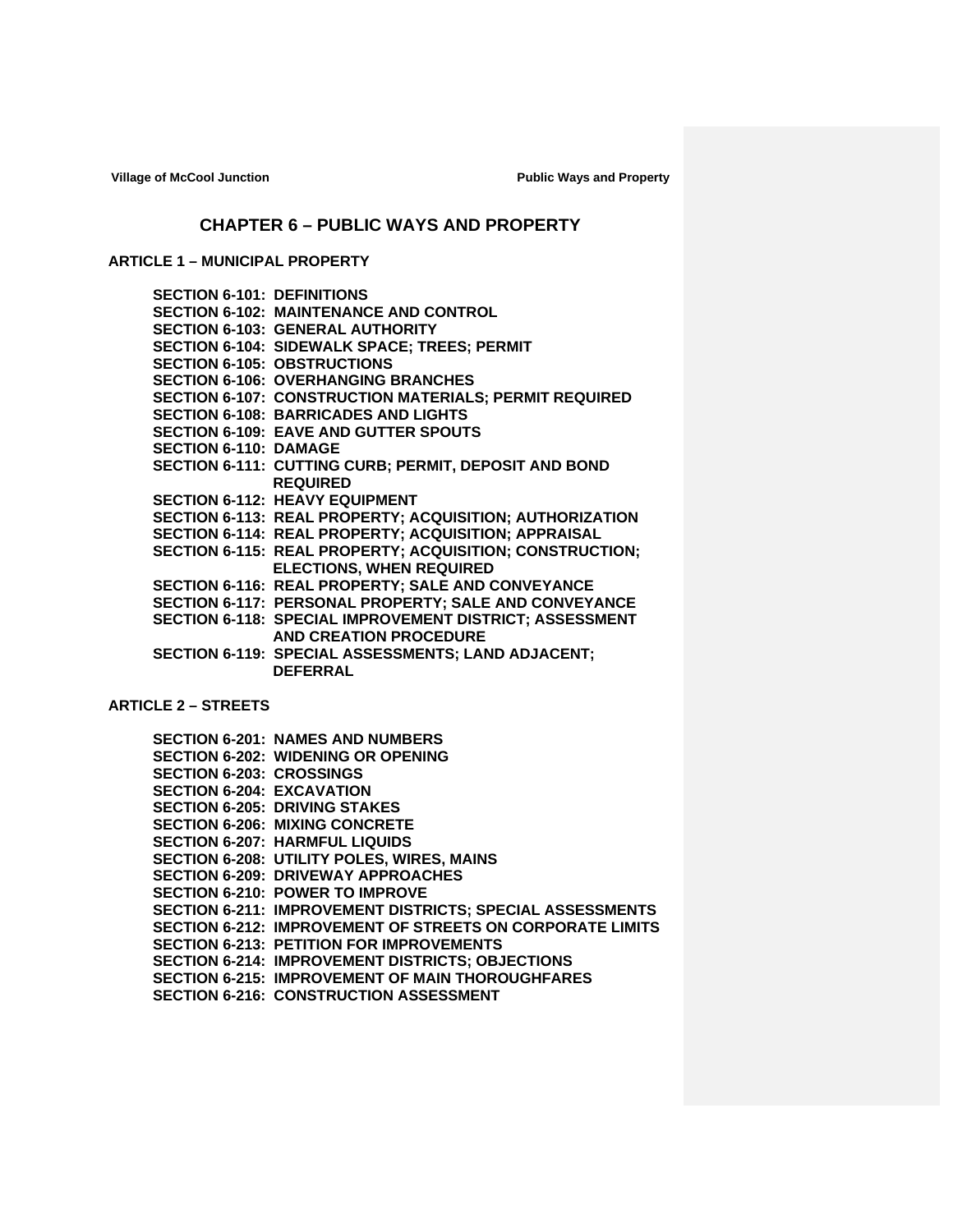**SECTION 6-217: CONSTRUCTION NOTICE SECTION 6-218: VACATING PUBLIC WAYS; PROCEDURE SECTION 6-219: VACATING PUBLIC WAYS; DEFINITIONS; ASCERTAINING DAMAGES SECTION 6-220: VACATING PUBLIC WAYS; TITLE**

## **ARTICLE 3 – SIDEWALKS**

**SECTION 6-301: DUTY TO KEEP CLEAN SECTION 6-302: MAINTENANCE AND REPAIR SECTION 6-303: CONSTRUCTION BY OWNER; APPLICATION, PERMIT SECTION 6-304: CONSTRUCTION BY VILLAGE SECTION 6-305: CONSTRUCTION BIDS SECTION 6-306: CONSTRUCTION BY PETITION**

**ARTICLE 4 – CONSTRUCTION OF PRIVATE DRIVES**

**SECTION 6-401: APPLICATION SECTION 6-402: APPLICATION REQUIREMENTS SECTION 6-403: APPROVAL OF BOARD**

**ARTICLE 5 – PENAL PROVISION**

**SECTION 6-501: VIOLATION; PENALTY**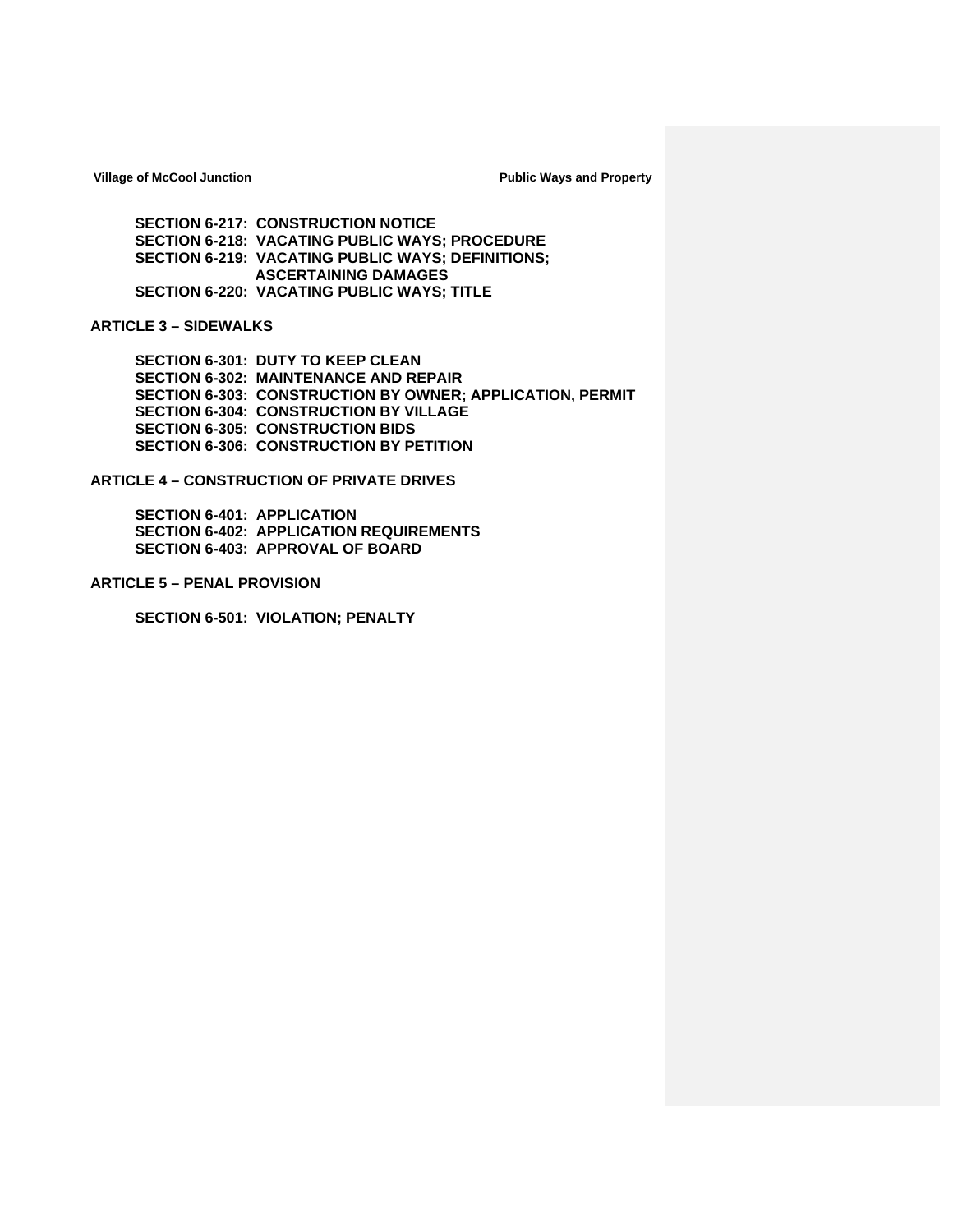# **CHAPTER 6 – PUBLIC WAYS AND PROPERTY**

# **Article 1 – Municipal Property**

## **SECTION 6-101: DEFINITIONS**

The following definition shall be applied throughout this chapter. When no definition is specified, the normal dictionary usage of the word shall apply:

"Sidewalk space" as used herein shall mean that portion of a street between curb lines and adjacent property lines.

## **SECTION 6-102: MAINTENANCE AND CONTROL**

The Village Board shall have the care, supervision, and control of all public highways, bridges, streets, alleys, public squares, and commons within the Village and shall cause the same to be kept open, in repair, and free from nuisances. (Neb. Rev. Stat §17- 567)

## **SECTION 6-103: GENERAL AUTHORITY**

The Village shall have the power to prevent and remove all encroachments, including snow, ice, and other similar obstructions upon all sidewalks and other village property. (Neb. Rev. Stat. §17-557, 17-558)

## **SECTION 6-104: SIDEWALK SPACE; TREES; PERMIT**

 A. It shall be unlawful to plant or allow to grow any tree within the sidewalk space without first making a written or verbal application to, and receiving a written permit from the Village Board.

 B. Any tree planted within the sidewalk space shall be deemed to be unlawfully planted and growing and shall, at the discretion of the Village Board, be deemed to be a nuisance. When any such tree is declared to be a nuisance, the board shall order, with proper notice, the tree removed at the expense of the owner of the property adjacent to the sidewalk space upon which the tree has been unlawfully planted.

 C. If the property owner fails or neglects to remove or cause to be removed the said tree, the Village Board shall order the same removed and assess the expense of such removal against the property adjacent to the sidewalk space wherein the tree is planted and growing.

 D. In the event the property owner is a nonresident of the county in which the property lies, the Village shall, before levying any special assessment against that property, send a copy of any notice required by law to be published by means of certified mail, return receipt requested, to the last known address of the nonresident prop-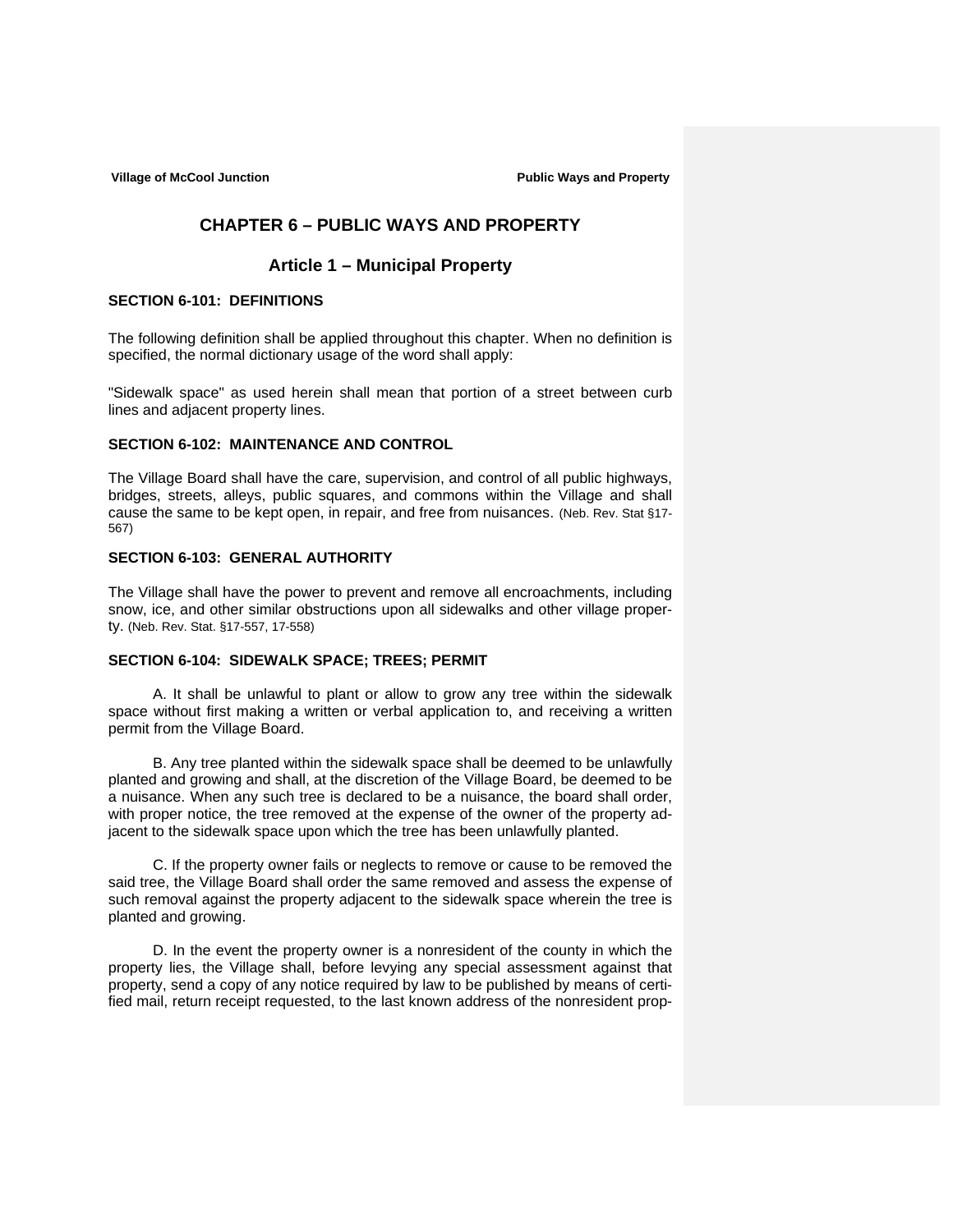erty owner, which shall be that address listed on the current tax rolls at the time such required notice was first published. (Neb. Rev. Stat. §17-557.01, 18-1720)

### **SECTION 6-105: OBSTRUCTIONS**

A. It shall be unlawful for any person, persons, firm or corporation to obstruct or encumber by fences, gates, buildings, structures or otherwise any of the streets, alleys or sidewalks.

 B. Trees and shrubs growing upon the lot line partially on public ground and partially upon the abutting property or wholly upon the abutting property but so close to the lot line as to interfere with the use or construction of any public improvement or so that the roots thereof interfere with any utility wires or pipe shall be deemed obstructions. It shall be the duty of owners and occupants to keep all such similar growth trimmed and pruned at all times.

 C. The public ways and property shall be considered to be obstructed when the owner or occupant of the adjacent property shall permit or suffer to remain on any premises owned or controlled by him or her any hedge, shrubbery, bush, or similar growth within 2 feet adjacent to the lot line whether or not there is a sidewalk abutting or adjoining such premises.

D. Whenever any such growth is allowed contrary to the provisions of this section, the Village Board may pass a resolution ordering the owner or occupant to remove such obstruction within five days after having been served with a copy of said resolution stating that the Village will do so and will charge the costs thereof to the owner or occupant as a special assessment for improvements as herein provided or shall collect the same by civil suit brought in the name of the Village against the said owner or occupant.

E. Said growth may be removed by the Village at the expense of the owner of the property upon which the tree or shrub is located should the owner fail or neglect, after notice, to do so. In the event the property owner is a nonresident of the county in which the property lies, the Village shall, before levying any special assessment against that property, send a copy of any notice required by law to be published by means of certified mail, return receipt requested, to the last known address of the nonresident property owner, which shall be that address listed on the current tax rolls at the time such required notice was first published. (Neb. Rev. Stat. §17-555, 17-557.01)

## **SECTION 6-106: OVERHANGING BRANCHES**

A. The owner or occupant of any lot, piece or parcel of ground abutting or adjacent to any street or sidewalk over which the branches of trees extend shall at all times keep the branches or limbs thereof trimmed to a height of at least 8 feet above the surface of said walk and at least 14 feet above the surface of said street.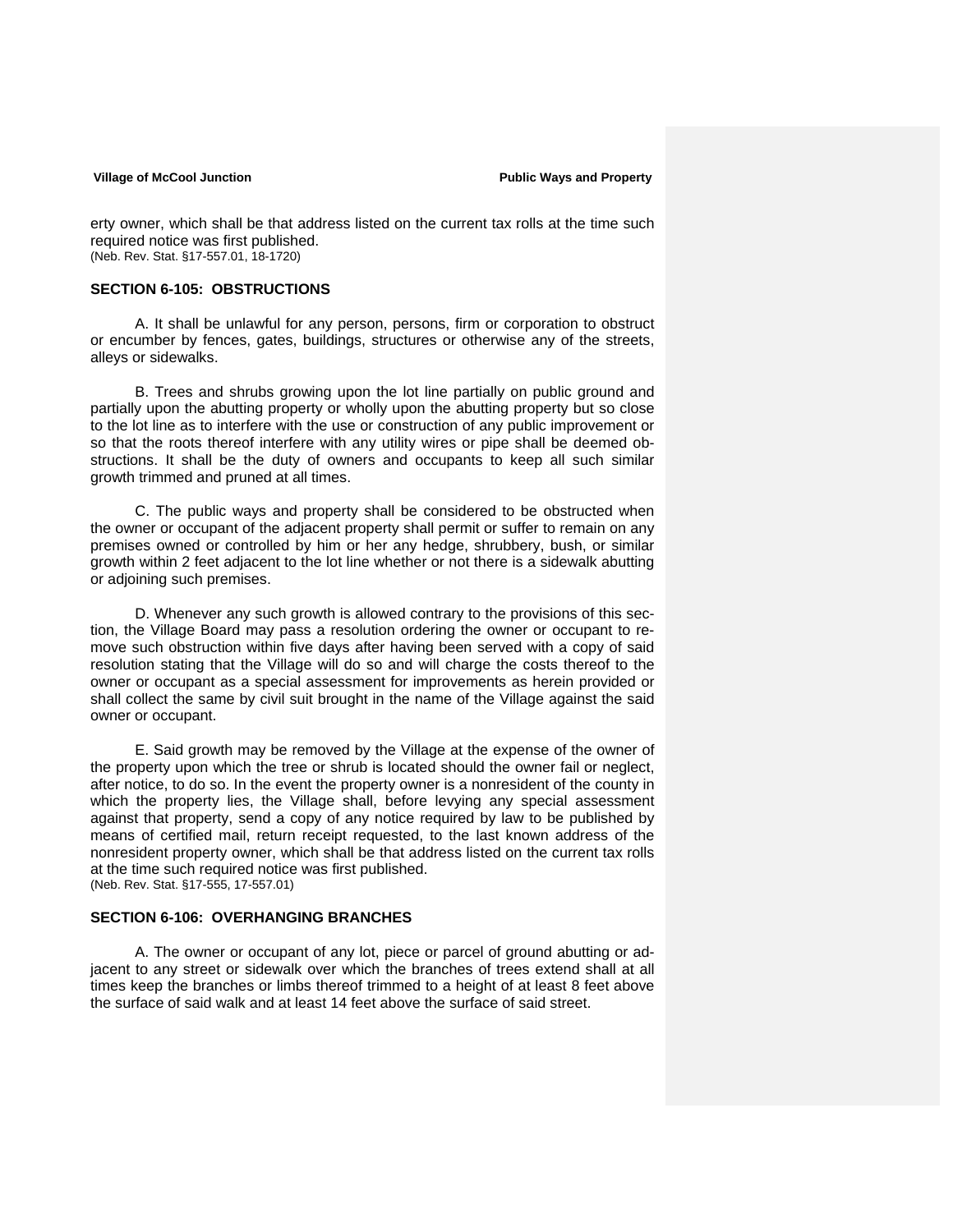B. Whenever the limbs or branches of any tree or trees extend over streets or sidewalks contrary to the provisions herein so as to interfere with the lighting of the street from street lights or with the convenience of the public using said street or sidewalk, the Village Board at any regular or special meeting may pass a resolution ordering the owner or occupant to cut or remove said obstructions within five days after having received a copy thereof stating that the Village will remove said branches and charge the costs to the owner or occupant as a special assessment for improvements as herein provided if said resolution is not complied with.

 C. In the event the property owner is a nonresident of the county in which the property lies, the Village shall, before levying any special assessment against that property, send a copy of any notice required by law to be published by means of certified mail, return receipt requested, to the last known address of the nonresident property owner, which shall be that address listed on the current tax rolls at the time such required notice was first published. (Neb. Rev. Stat. §17-557.01)

### **SECTION 6-107: CONSTRUCTION MATERIALS; PERMIT REQUIRED**

Persons engaged in the erection, construction, reconstruction, wrecking, or repairing of any building or the construction or repair of a sidewalk along any street may occupy the public street space with such building material and equipment as long as is necessary if such persons shall make application to and receive a permit in writing from the street commissioner to do so; provided, no permit for the occupancy of the sidewalk space and more than one-third of the roadway of the public space adjacent to the real estate on which said building is to be constructed, erected, reconstructed, wrecked, or repaired shall be granted; and provided further, a suitable passageway for pedestrians shall be maintained within the public space included in the permit which shall be protected and lighted in the manner required by the street commissioner.

## **SECTION 6-108: BARRICADES AND LIGHTS**

Whenever any excavation on any public property, including without limitation parking sites, sidewalks, curbs and streets, occurs within the zoning jurisdiction of the Village, the party responsible for the excavation shall provide adequate barricades around the excavation and shall install sufficient warning lights and signs around the excavation to protect the public. (Neb. Rev. Stat. §17-505)

## **SECTION 6-109: EAVE AND GUTTER SPOUTS**

It is hereby declared unlawful for any person to erect or maintain any dwelling house or business building within the limits of the Village where the said dwelling or building abuts on any sidewalk or street without providing proper guttering and eave spouts to receive the wastewaters that collect on the said sidewalks and streets. All eave spouts erected on any dwelling house or business building shall be constructed to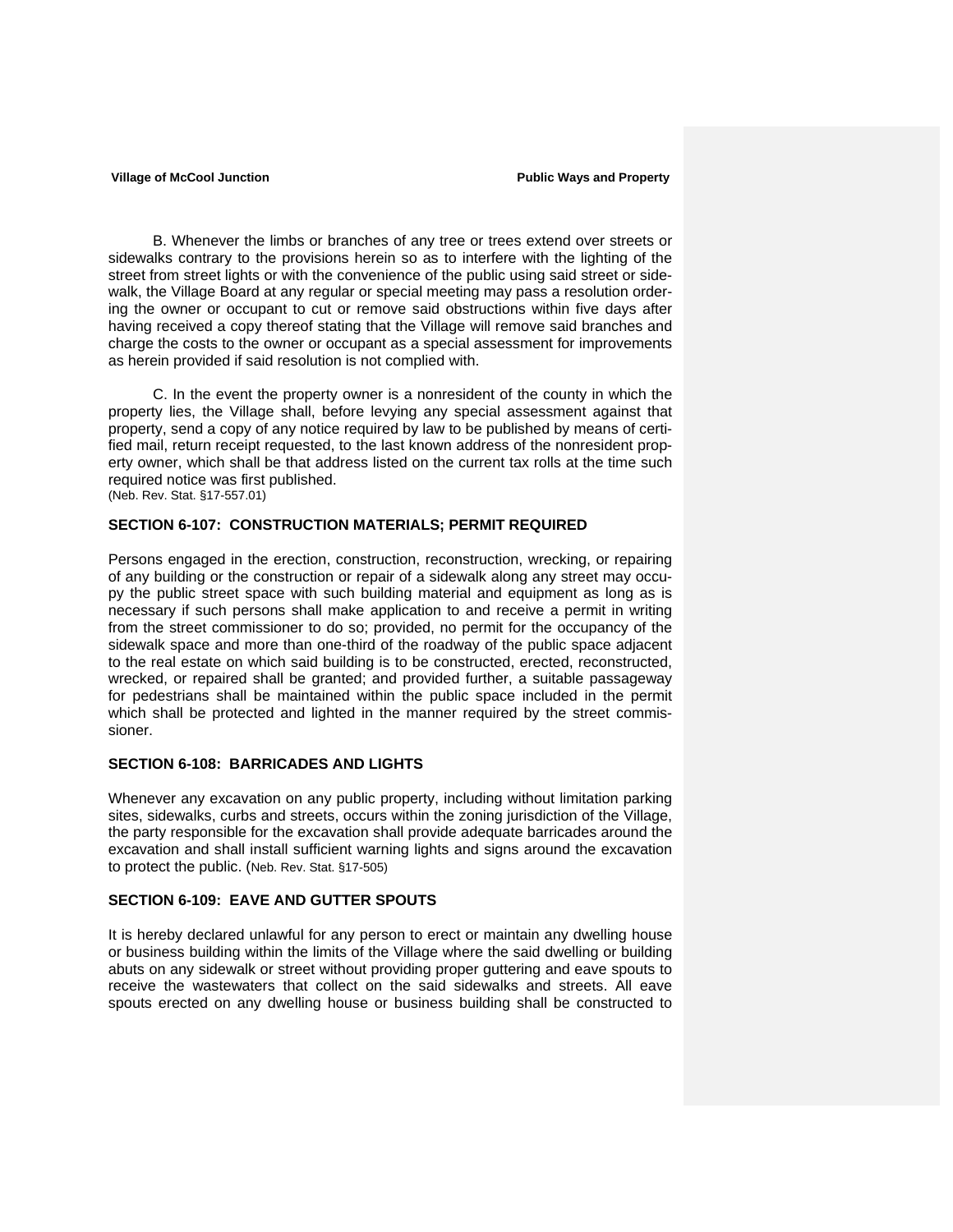drain into the alleys or shall be buried beneath the sidewalks and drain into the streets where it is found to be impossible to drain said eave spouts into the alley.

### **SECTION 6-110: DAMAGE**

It shall be unlawful for any person to willfully, maliciously, or carelessly injure, change, deface, or destroy any street, sidewalk, building, ditch, drain, or grade within the corporate limits. No person shall cause or permit any offensive or corrosive material to be discharged or thrown out upon any street, sidewalk, alley, or public ground.

## **SECTION 6-111: CUTTING CURB; PERMIT, DEPOSIT AND BOND REQUIRED**

 A. It shall be unlawful for any person to cut into any paving, curb, or sidewalk for the purpose of constructing a driveway or any other purpose whatsoever without first having obtained a written permit from the Village Board therefor. It shall also be unlawful for any person to construct a driveway where no curb cutting is required without having first obtained a permit following the procedures set out herein. (See Article 4 for construction of driveways).

B. Upon approval by the Village Board, the applicant shall be required to build said driveway and complete said curb cut to the Village's specifications, including size and type of materials. When the applicant is ready to close the opening made, he or she shall inform the street commissioner, who shall supervise and inspect the materials used and work done in closing the opening.

C. Before any permit is issued by the Village Board, the applicant for such permit shall deposit with the village treasurer a sum set by resolution of the board for all paving, curb or sidewalk to be cut. Such sum shall be set on a per-square-foot cost of construction basis. The deposit shall be retained by the Village for the purpose of replacing the paving, curb, or sidewalk in the event the work is done by the Village. In the event the Village elects to require the applicant to replace the paving, curb, or sidewalk, the deposit shall be retained by the Village until the work is completed to the satisfaction of the street commissioner or of the committee of the Village Board on streets and alleys.

D. In addition to making the deposit above set forth, the applicant shall, before any permit is issued, execute a bond to the Village with a good and sufficient surety or sureties to be approved by the Village Board in a sum set by resolution. (Neb. Rev. Stat §17-567)

## **SECTION 6-112: HEAVY EQUIPMENT**

A. It shall hereafter be unlawful for any person or persons to move or operate heavy equipment across any curb, gutter, bridge, culvert, sidewalk, crosswalk or crossing on any unpaved street without first having protected such structure with heavy plank sufficient in strength to warrant against the breakage or damage of the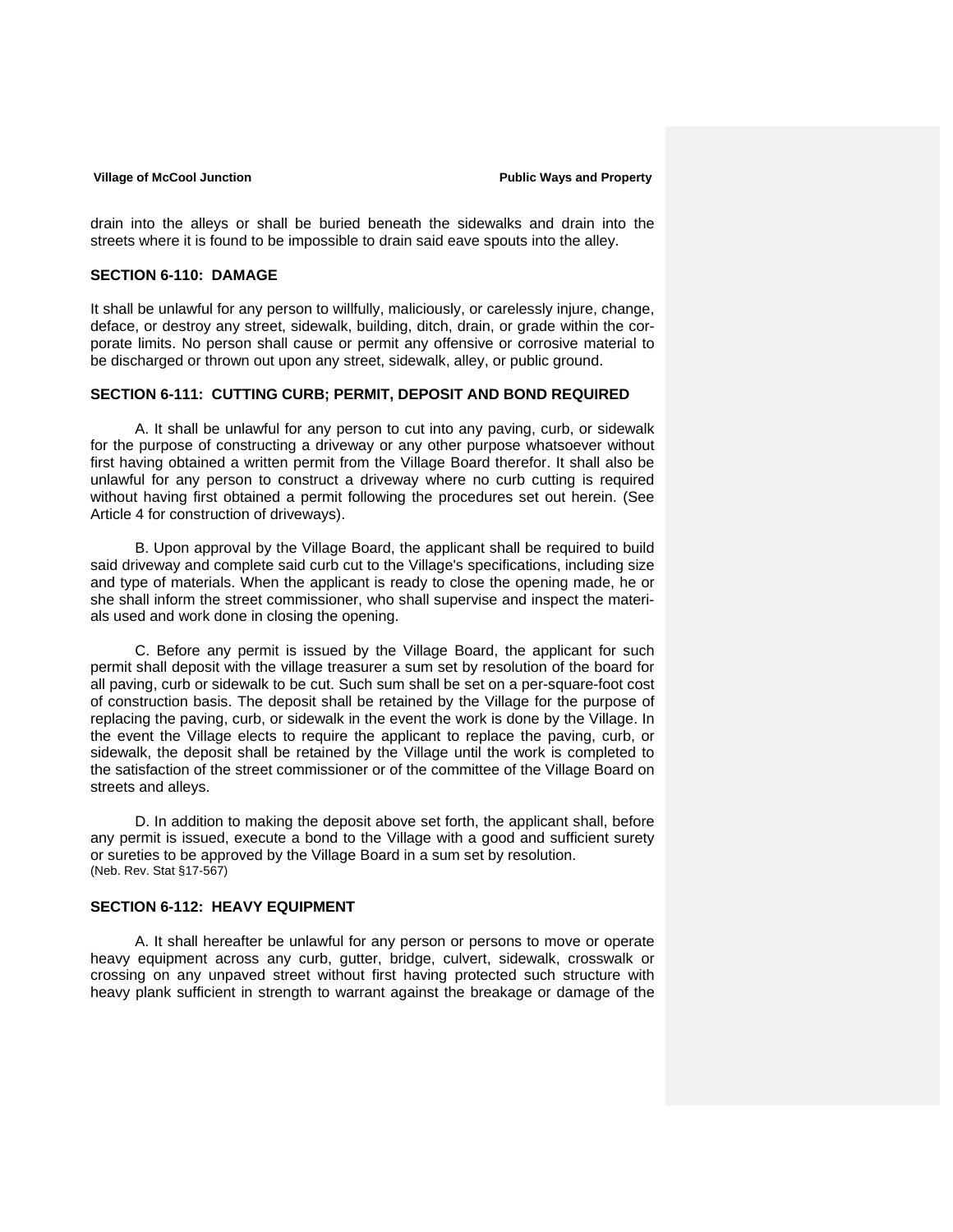same. Hereafter, it shall be unlawful to drive, move, operate or convey over or across any paved street a vehicle, machine or implement with sharp discs or sharp wheels that bear upon said pavement; with wheels having cutting edges; or with wheels having lugs, protruding parts or bolts thereon that extend beyond a plain tire so as to cut, mark, mar, indent or otherwise injure or damage any pavement, gutter or curb.

B. Where heavy vehicles, structures, and machines move along paved or unpaved streets, the Village Board is hereby authorized and empowered to choose the route over which such moving will be permitted and allowed.

C. It shall be permissible (1) for school buses and emergency vehicles to use metal or metal-type studs any time of the year; (2) to use farm machinery with tires having protuberances which will not damage the streets; and (3) to use tire chains of reasonable proportions upon any vehicle when required for safety because of snow, ice, or other conditions tending to cause a vehicle to slide or skid. (Neb. Rev. Stat. §60-6,250)

## **SECTION 6-113: REAL PROPERTY; ACQUISITION; AUTHORIZATION**

When acquiring an interest in real property by purchase or eminent domain, the Village shall do so only after the Village Board has authorized the acquisition by action taken in a public meeting after notice and public hearing. (Neb. Rev. Stat. §18-1755)

### **SECTION 6-114: REAL PROPERTY; ACQUISITION; APPRAISAL**

The Village shall not purchase, lease-purchase or acquire for consideration real property having an estimated value of \$100,000.00 or more unless an appraisal of such property has been performed by a certified real estate appraiser. (Neb. Rev. Stat. §13- 403)

## **SECTION 6-115: REAL PROPERTY; ACQUISITION; CONSTRUCTION; ELECTIONS, WHEN REQUIRED**

A. The Village is authorized and empowered to purchase, accept by gift or devise, purchase real estate upon which to erect, and erect a building or buildings for an auditorium, fire station, village building, or community house for housing village enterprises and social and recreation purposes, and other public buildings and maintain, manage, and operate the same for the benefit of the inhabitants of the Village.

B. Except as provided below, before any such purchase can be made or building erected, the question shall be submitted to the electors of the Village at a general election or at an election duly called for that purpose, or as set forth in Neb. Rev. Stat. §17-954, and be adopted by a majority of the electors voting on such question.

C. If the funds to be used to finance the purchase or construction of a building pursuant to this section are available other than through a bond issue, then either: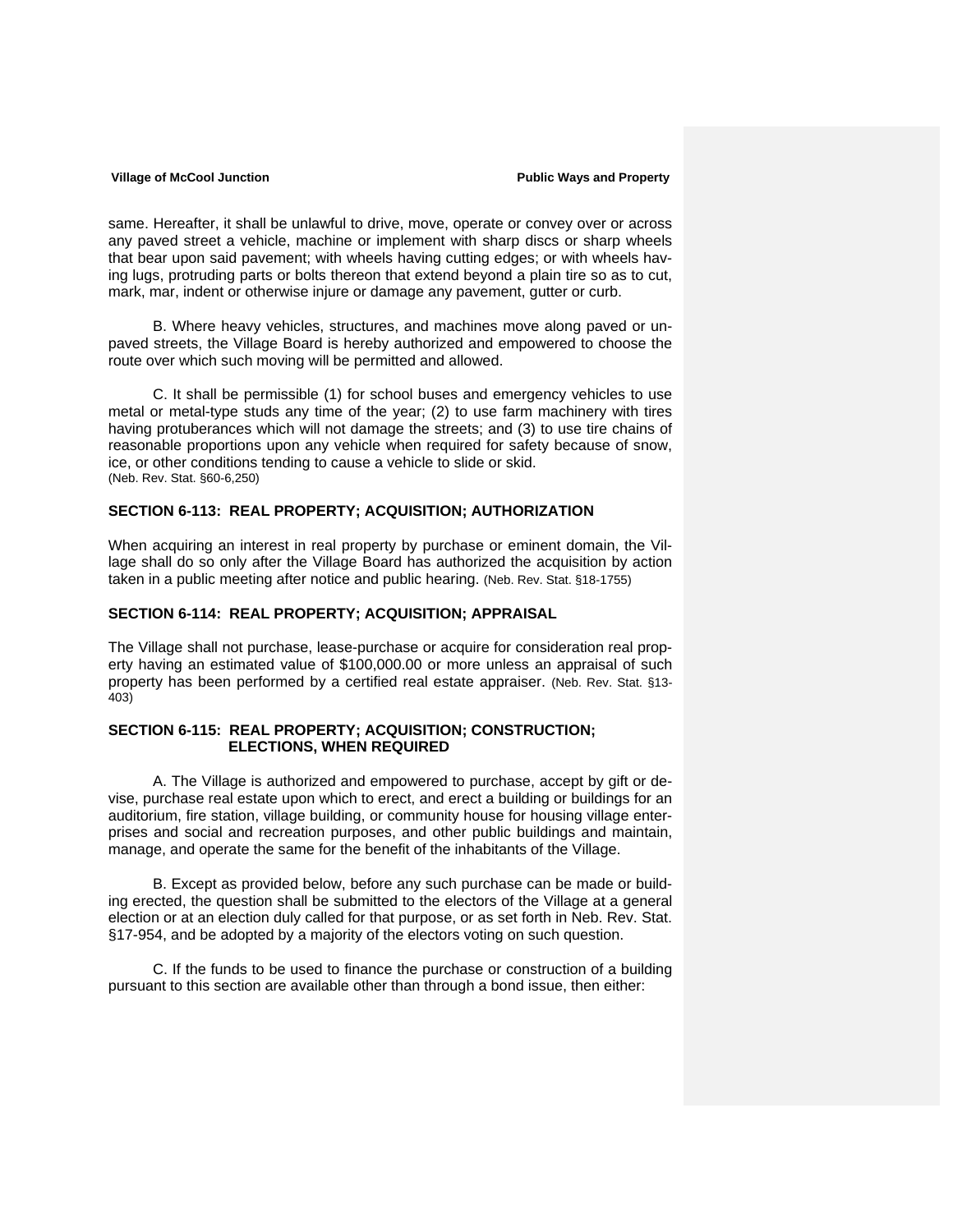- 1. Notice of the proposed purchase or construction shall be published in a newspaper of general circulation in the Village and no election shall be required to approve the purchase or construction unless within 30 days after the publication of the notice a remonstrance against the purchase or construction is signed by electors of the Village equal in number to 15% of the registered voters of the Village voting at the last regular village election held therein and is filed with the Village Board. If the date for filing the remonstrance falls upon a Saturday, Sunday, or legal holiday, the signatures shall be considered timely if filed or postmarked on or before the next business day. If a remonstrance with the necessary number of qualified signatures is timely filed, the question shall be submitted to the voters of the Village at a general village election or a special election duly called for that purpose. If the purchase or construction is not approved, the property involved shall not then nor within one year following the election be purchased or constructed; or
- 2. The Village Board may proceed without providing the notice and right of remonstrance required in subdivision (1) of this subsection if the property can be purchased below the fair market value as determined by an appraisal, there is a willing seller, and the purchase price is less than \$25,000.00. The purchase shall be approved by the Village Board after notice and public hearing as provided in section Neb. Rev. Stat §16- 1755.

(Neb. Rev. Stat §17-953, 17-953.01)

## **SECTION 6-116: REAL PROPERTY; SALE AND CONVEYANCE**

A. Except as provided this section, the power of the Village to convey any real property owned by it, including land used for park purposes and public squares, except real property used in the operation of public utilities, shall be exercised by resolution, directing the sale at public auction or by sealed bid of such real property and the manner and terms thereof, except that such real property shall not be sold at public auction or by sealed bid when:

- 1. Such property is being sold in compliance with the requirements of federal or state grants or programs;
- 2. Such property is being conveyed to another public agency; or
- 3. Such property consists of streets and alleys.

B. The Village Board may establish a minimum price for such real and personal property at which bidding shall begin or shall serve as a minimum for a sealed bid.

C. After the passage of the resolution directing the sale, notice of all proposed sales of real property described above and the terms thereof shall be published once each week for three consecutive weeks in a legal newspaper published in or of general circulation in the Village.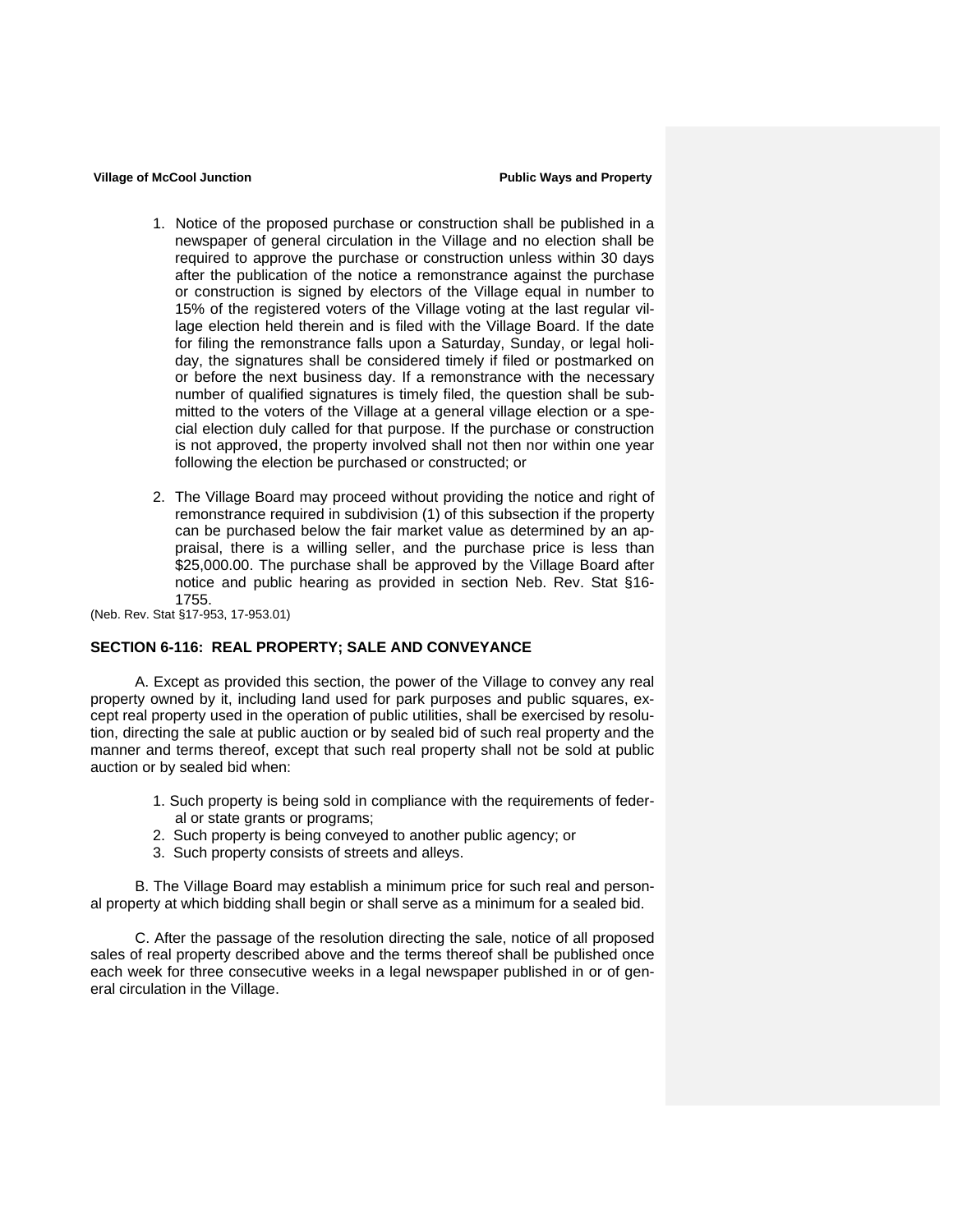D. If within 30 days after the third publication of the notice a remonstrance against such sale is signed by registered voters of the Village equal in number to 30% of the registered voters of the Village voting at the last regular municipal election held therein and is filed with the Village Board, such property shall not then nor within one year thereafter be sold. If the date for filing the remonstrance falls upon a Saturday, Sunday, or legal holiday, the signatures shall be collected within the 30-day period, but the filing shall be considered timely if filed or postmarked on or before the next business day.

E. Upon the receipt of the remonstrance, the Village Board, with the aid and assistance of the election commissioner, shall determine the validity and sufficiency of signatures on the remonstrance. The Village Board shall deliver the remonstrance to the election commissioner by hand carrier, by use of law enforcement officials, or by certified mail, return receipt requested. Upon receipt of the remonstrance, the election commissioner shall issue to the Village Board a written receipt that the remonstrance is in his or her custody. The election commissioner shall compare the signature of each person signing the remonstrance with the voter registration records to determine if each signer was a registered voter on or before the date on which the remonstrance was filed with the Village Board. The election commissioner shall also compare the signer's printed name, street and number or voting precinct, and municipal or post office address with the voter registration records to determine whether the signer was a registered voter. The signature and address shall be presumed to be valid only if the election commissioner determines that the printed name, street and number or voting precinct, and municipal or post office address matches the registration records and that the registration was received on or before the date on which the remonstrance was filed with the Village Board. The determinations of the election commissioner may be rebutted by any credible evidence which the board finds sufficient. The express purpose of the comparison of names and addresses with the voter registration records, in addition to helping to determine the validity of the remonstrance, the sufficiency of the remonstrance, and the qualifications of the signer, shall be to prevent fraud, deception, and misrepresentation in the remonstrance process.

F. Upon completion of the comparison of names and addresses with the voter registration records, the election commissioner shall prepare in writing a certification under seal setting forth the name and address of each signer found not to be a registered voter and the signature page number and line number where the name is found, and if the reason for the invalidity of the signature or address is other than the nonregistration of the signer, the election commissioner shall set forth the reason for the invalidity of the signature. If the election commissioner determines that a signer has affixed his or her signature more than once to the remonstrance and that only one person is registered by that name, the election commissioner shall prepare in writing a certification under seal setting forth the name of the duplicate signature and shall count only the earliest dated signature.

G. The election commissioner shall certify to the Village Board the number of valid signatures necessary to constitute a valid remonstrance. He or she shall deliver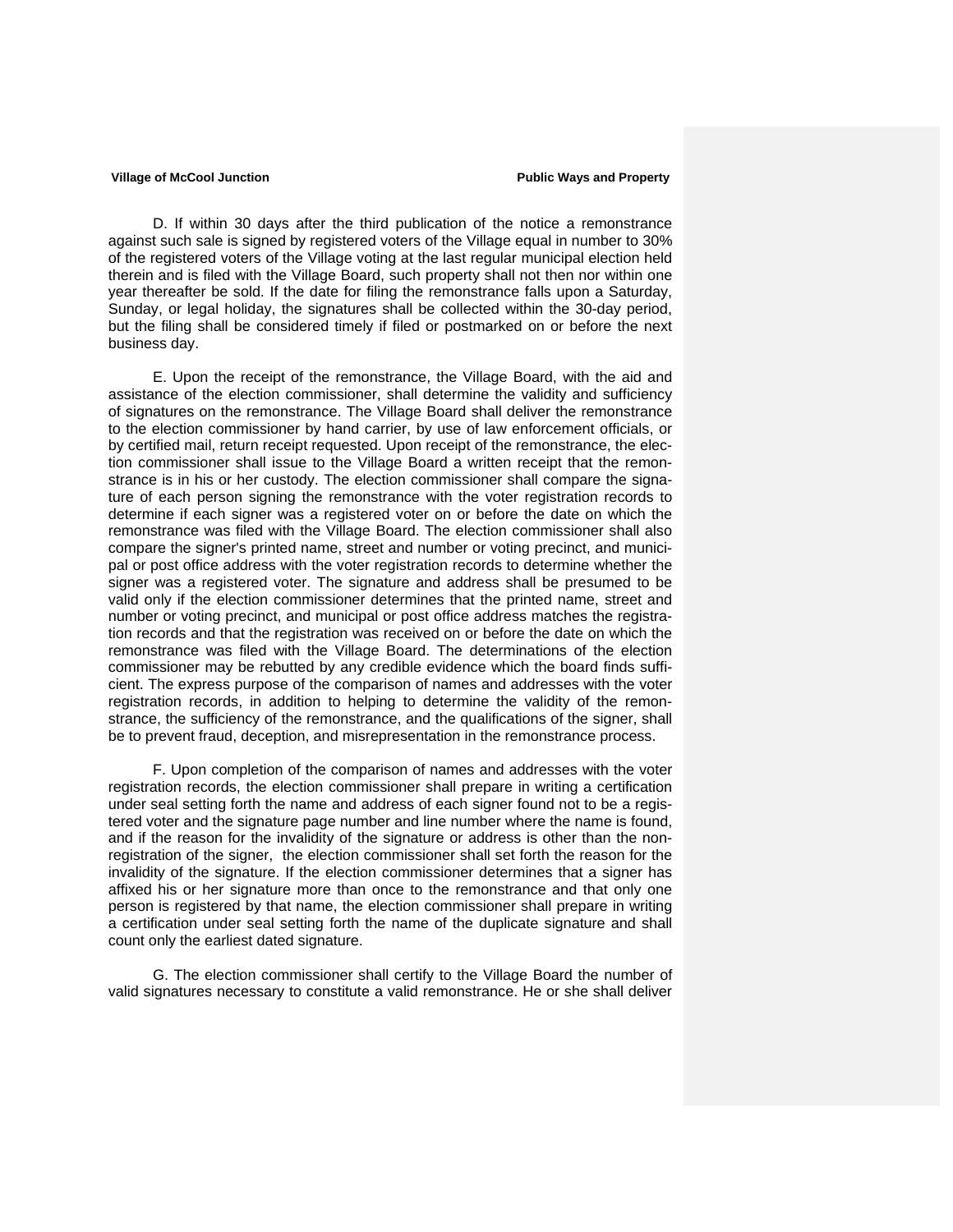the remonstrance and the certifications to the Village Board within 40 days after the receipt of the remonstrance from the board. The delivery shall be by hand carrier, by use of law enforcement officials, or by certified mail, return receipt requested. Not more than 20 signatures on one signature page shall be counted. The Village Board shall, within 30 days after the receipt of the remonstrance and certifications from the election commissioner, hold a public hearing to review the remonstrance and certifications and receive testimony regarding them. The Village Board shall, following the hearing, vote on whether or not the remonstrance is valid and shall uphold the remonstrance if sufficient valid signatures have been received.

H. Real estate now owned or hereafter owned by the Village may be conveyed without consideration to the State of Nebraska for state armory sites or, if acquired for state armory sites, such property shall be conveyed strictly in accordance with the conditions of Neb. Rev. Stat. §16-1001 to 16-1006.

I. Following passage of the resolution directing a sale, publishing of the notice of the proposed sale, and passing of the 30-day right-of-remonstrance period, the property shall then be sold. Such sale shall be confirmed by passage of an ordinance stating the name of the purchaser and terms of the sale. The village clerk shall, upon passage of such ordinance, certify the name of the purchaser to the register of deeds of the county in which the property is located.

J. Subsections (A) to (I) of this section shall not apply to the sale of real and personal property if the authorizing resolution directs the sale of an item or items of real and personal property having a total fair market value of less than \$5,000.00. Following passage of the resolution directing the sale of the property, notice of the sale shall be posted in three prominent places within the Village for a period of not less than seven days prior to the sale of the property. The notice shall give a general description of the property offered for sale and state the terms and conditions of sale. Confirmation of the sale by passage of an ordinance may be required. (Neb. Rev. Stat. §17-503, 17-503.01)

### **SECTION 6-117: PERSONAL PROPERTY; SALE AND CONVEYANCE**

In order to sell personal property owned by the Village, the Village Board shall adopt a resolution directing the sale and the manner and terms of the sale. Following passage of the resolution directing the sale of the property, notice of the sale shall be posted in three prominent places within the Village for a period of not less than seven days prior to the sale of the property. If the fair market value of the property is greater than \$5,000.00, notice of the sale shall also be published once in a legal newspaper in or of general circulation in such village at least seven days prior to the sale of the property. The notice shall give a general description of the property offered for sale and state the terms and conditions of sale. When such personal property is being sold in compliance with the requirements of federal or state grants or programs or conveyed to another public agency, the notice procedure set forth above may be dispensed with. (Neb. Rev. Stat. 17-503.02)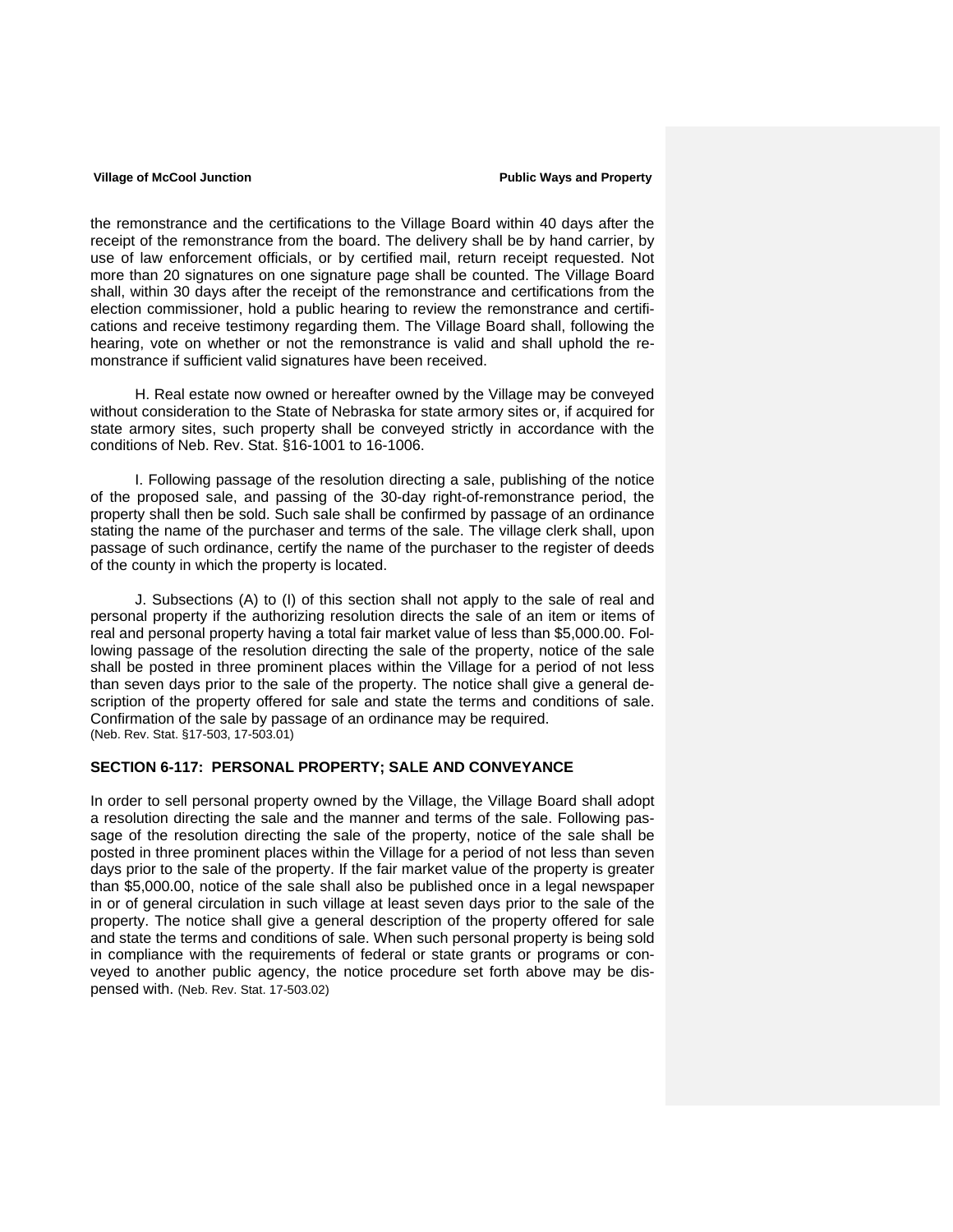## **SECTION 6-118: SPECIAL IMPROVEMENT DISTRICT; ASSESSMENT AND CREATION PROCEDURE**

The Village Board may by ordinance create a special improvement district for the purpose of replacing, reconstructing, or repairing an existing water line, sewer line, or any other such improvement. Except as provided in Neb. Rev. Stat §19-2428 to 19- 2431, the board shall have power to assess, to the extent of such benefits, the costs of such improvements upon the properties found especially benefited thereby, whether or not such properties were previously assessed for the same general purpose. In creating such special improvement district, the Village Board shall follow procedures applicable to the creation and assessment of the same type of improvement district as otherwise provided by law. (Neb. Rev. Stat §18-1751) (Ord. No. 195, 3/7/88)

## **SECTION 6-119: SPECIAL ASSESSMENTS; LAND ADJACENT; DEFERRAL**

A. Whenever the Village Board creates an improvement district which includes land adjacent to the Village that is within an agricultural use zone and is used exclusively for agricultural use, the owners of record title of such adjacent land may apply for a deferral from special assessments. For purposes of this section, the terms "agricultural use" and "agricultural use zone" shall have the meaning specified in Neb. Rev. Stat. §77-1343.

B. Any owner of record title eligible for the deferral granted by this section shall, to secure such assessment, make application to the Village Board within 90 days after creation of an improvement district as specified in Section 6-118. Any owner of record title who makes application for the deferral provided by this section shall notify the register of deeds of such application in writing prior to approval by the Village Board. The board shall approve the application of any owner of record title upon determination that the property is within an agricultural use zone and is used exclusively for agricultural use and the owner has met the requirements of this section.

C. The deferral provided for in this section shall be terminated upon any of the following events:

- 1. Notification by the owner of record title to the Village Board to remove such deferral;
- 2. Sale or transfer to a new owner who does not make a new application within 60 days of the sale or transfer, except as provided in subdivision (3) of this section.
- 3. Transfer by reason of death of a former owner to a new owner who does not make application within 125 days of the transfer;
- 4. The land is no longer being used as agricultural land; or
- 5. Change of zoning to other than an agricultural zone.

D. Whenever property which has received a deferral pursuant to this section becomes disqualified for such deferral, the owner of record title of such property shall **Comment [MJF1]:** Short version or long version as in McCool Long version often in Article 3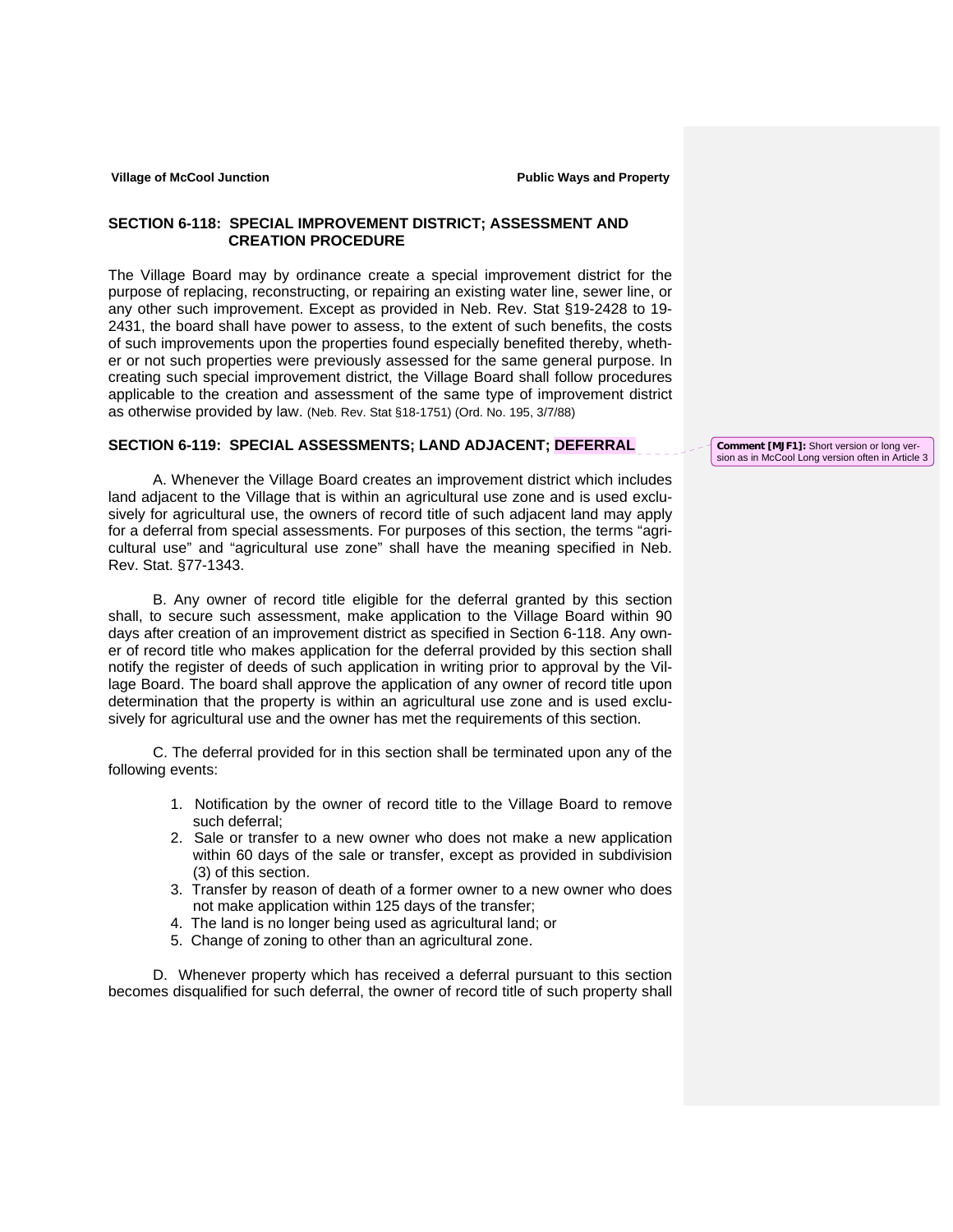pay to the Village an amount equal to:

- 1. The total amount of special assessments which would have been assessed against such property, to the extent of special benefits, had such deferral not been granted; and
- 2. Interest upon the special assessments not paid each year at the rate of 6% from the dates at which such assessments would have been payable if no deferral had been granted.

E. In cases where the deferral provided by this section is terminated as a result of a sale or transfer described in subdivision (D)(2) or (3), the lien for assessments and interest shall attach as of the day preceding such sale or transfer. (Neb. Rev. Stat §19-2427 thru 19-2431)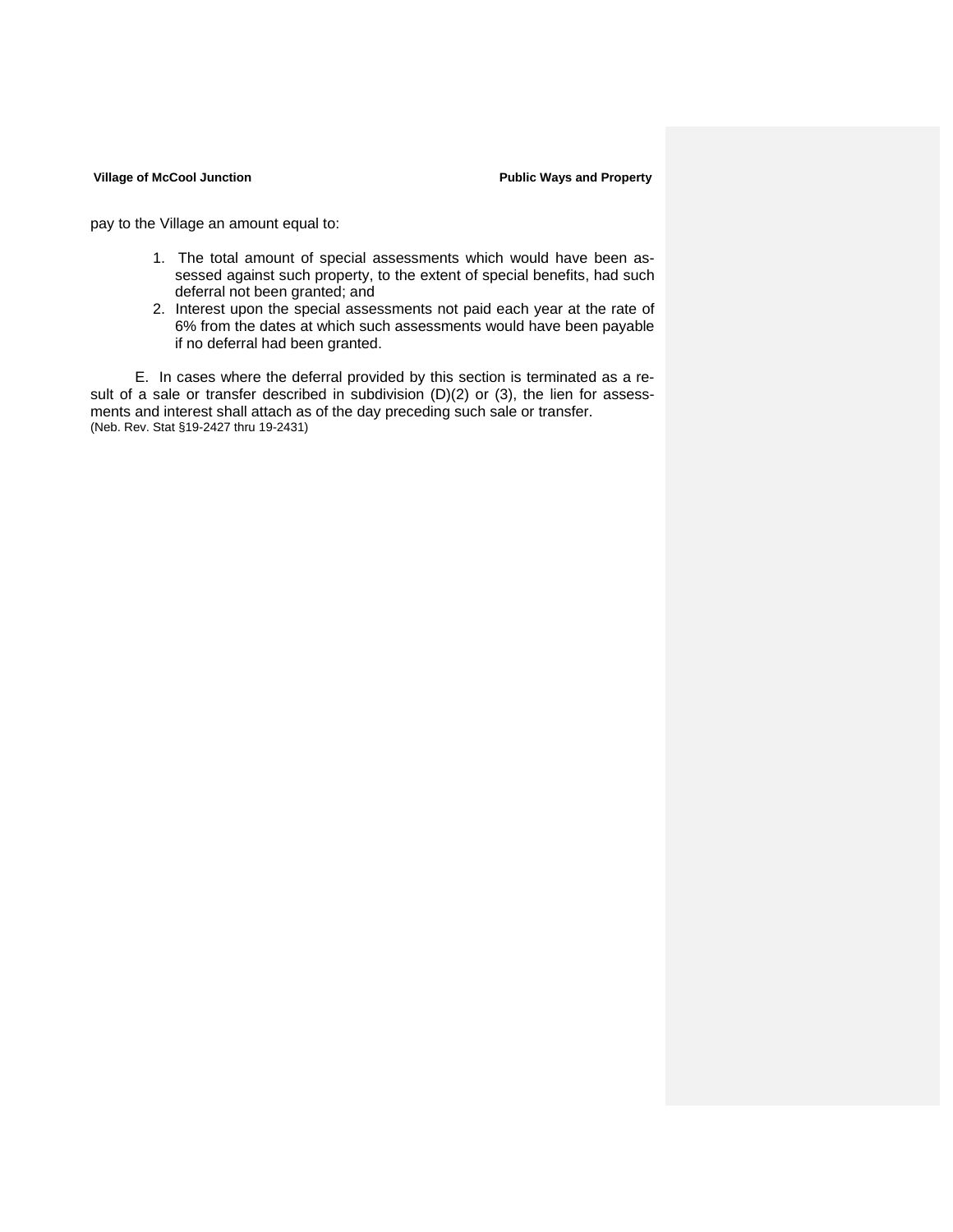## **Article 2 – Streets**

### **SECTION 6-201: NAMES AND NUMBERS**

The Village Board may at any time by ordinance rename any street or provide a name for any new street. Buildings used for residence or business purposes and located along such streets shall retain such numbers as the board may require. It shall be the duty of the street commissioner, upon the erection of any new building, to assign the proper numbers to said building and give notice to the owner(s) and occupant(s) of the same.

## **SECTION 6-202: WIDENING OR OPENING**

The Village Board shall have the power to open or widen any street, alley, or lane within the limits of the Village; to create, open, and improve any new street, alley, or lane; provided, all damages sustained shall be ascertained in such manner as shall be provided by ordinance. (Neb. Rev. Stat §17-558, 17-559, 76-704 thru 76-724)

## **SECTION 6-203: CROSSINGS**

The Village Board may order and cause street, avenue and alley crossings to be constructed under the supervision of the street commissioner and the same shall be constructed of such materials as the board shall deem necessary. When a petition for the construction of any such crossing is filed by an interested resident in the office of the village clerk, he or she shall refer such application to the street commissioner, who shall investigate and recommend to the board allowance or rejection as final action by the board on such application.

### **SECTION 6-204: EXCAVATION**

It shall be unlawful for any person to make an excavation in any street for any purpose whatsoever unless a written permit is issued by the street commissioner, authorizing such excavations. (Neb. Rev. Stat. §17-567)

### **SECTION 6-205: DRIVING STAKES**

It shall be unlawful for any person to drive any peg or stake of any kind into the pavement in any street or alley without authorization from the street commissioner. (Neb. Rev. Stat. §17-567)

## **SECTION 6-206: MIXING CONCRETE**

It shall be unlawful for any person to mix any concrete or plastering material directly on the street pavement for any reason whatsoever. (Neb. Rev. Stat. §17-567)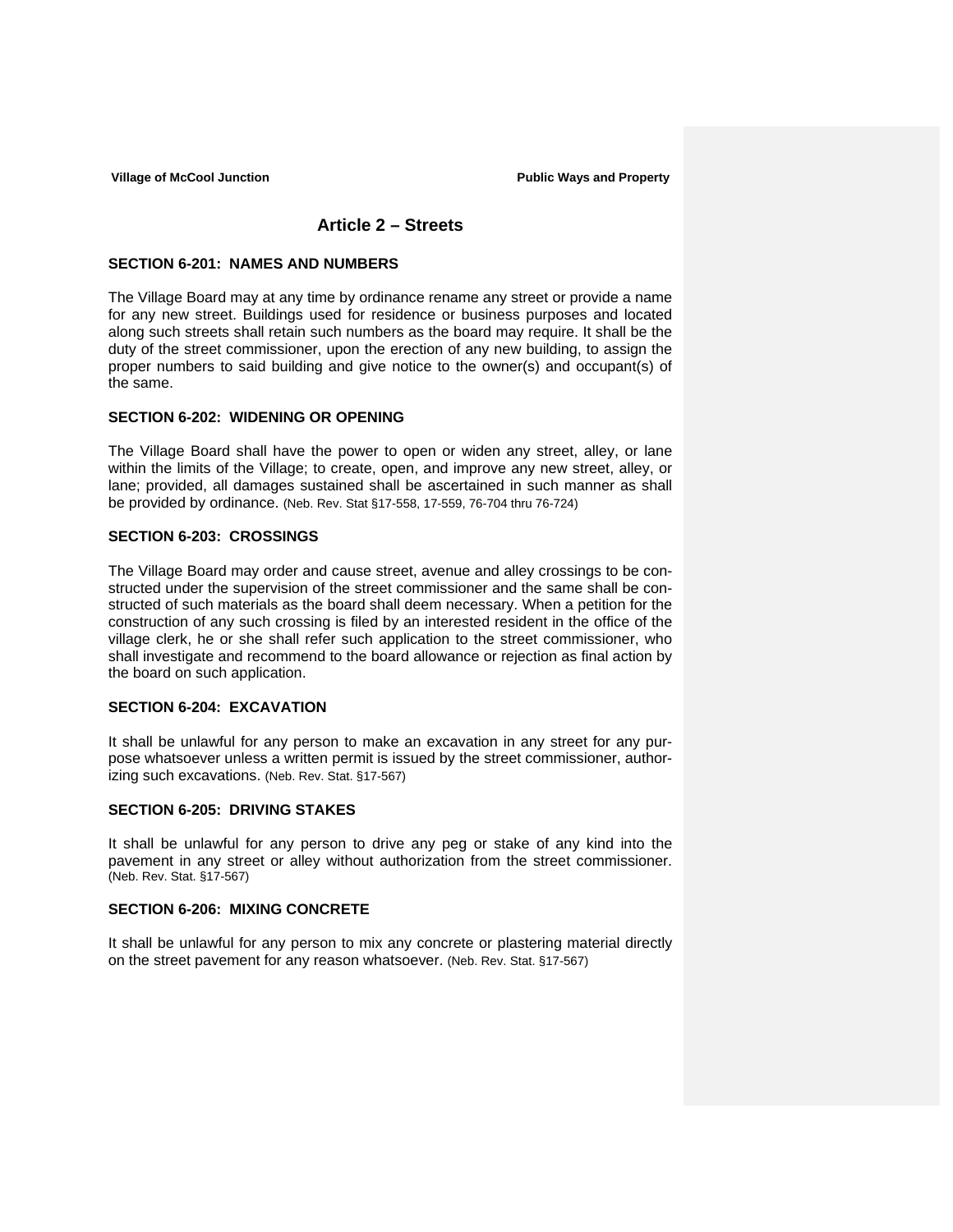## **SECTION 6-207: HARMFUL LIQUIDS**

It shall be unlawful for any person to place or permit to leak in the gutter of any street any waste gasoline, kerosene, or high lubricating oils, which damage or act as a solvent upon said streets. (Neb. Rev. Stat. §17-567)

## **SECTION 6-208: UTILITY POLES, WIRES, MAINS**

A. Poles, wires, gas mains, pipe lines and other appurtenances of public service companies shall be located or erected over, upon or under the streets, alleys and common grounds after a proper written application shall have been made to the village clerk and permission in writing shall have been given by the Village Board. When requested by the board, public service companies heretofore or hereafter granted right of way for the erection and maintenance of appurtenances for the purpose of transacting their business upon, under or over the streets, alleys and public grounds shall at all times erect, locate or relocate their said appurtenances to such places and in such manner as shall be designated by said board.

B. Such poles, wires, gas mains, pipe lines and other appurtenances shall be removed or relocated by said companies at their own expense when requested to do so by the Village Board. Whenever it becomes necessary for the board to request such relocation for public safety and convenience, it shall order said relocation by resolution and the village clerk shall notify any company or companies affected. Said companies shall, within 24 hours after receiving notice, at their own expense, cause the said appurtenances to be removed or relocated. The Village Board shall designate another location where said appurtenances may be reset or placed. All appurtenances shall be reset, placed or erected in such manner that they will not interfere with the water system, sewer system or poles, wires or mains of any public utility located on the same street or alley or with travel or buildings constructed or hereafter to be constructed. Whenever possible, all said appurtenances shall be confined to the alleys of the Village.

## **SECTION 6-209: DRIVEWAY APPROACHES**

The street commissioner may require the owner of property served by a driveway approach constructed or maintained upon the street right of way to repair or replace any such driveway approach which is cracked, broken, or otherwise deteriorated to the extent that it is causing or is likely to cause damage to or interfere with any street structure including pavement or sidewalks. The village clerk shall give the property owner notice by registered letter or certified mail, directed to the last known address of such owner or the agent of such owner, directing the repair or replacement of such driveway approach. If within 30 days of mailing such notice the property owner fails or neglects to cause such repairs or replacements to be made, the street commissioner may cause such work to be done and assess the cost upon the property served by such approach. (Neb. Rev. Stat. §16-1748)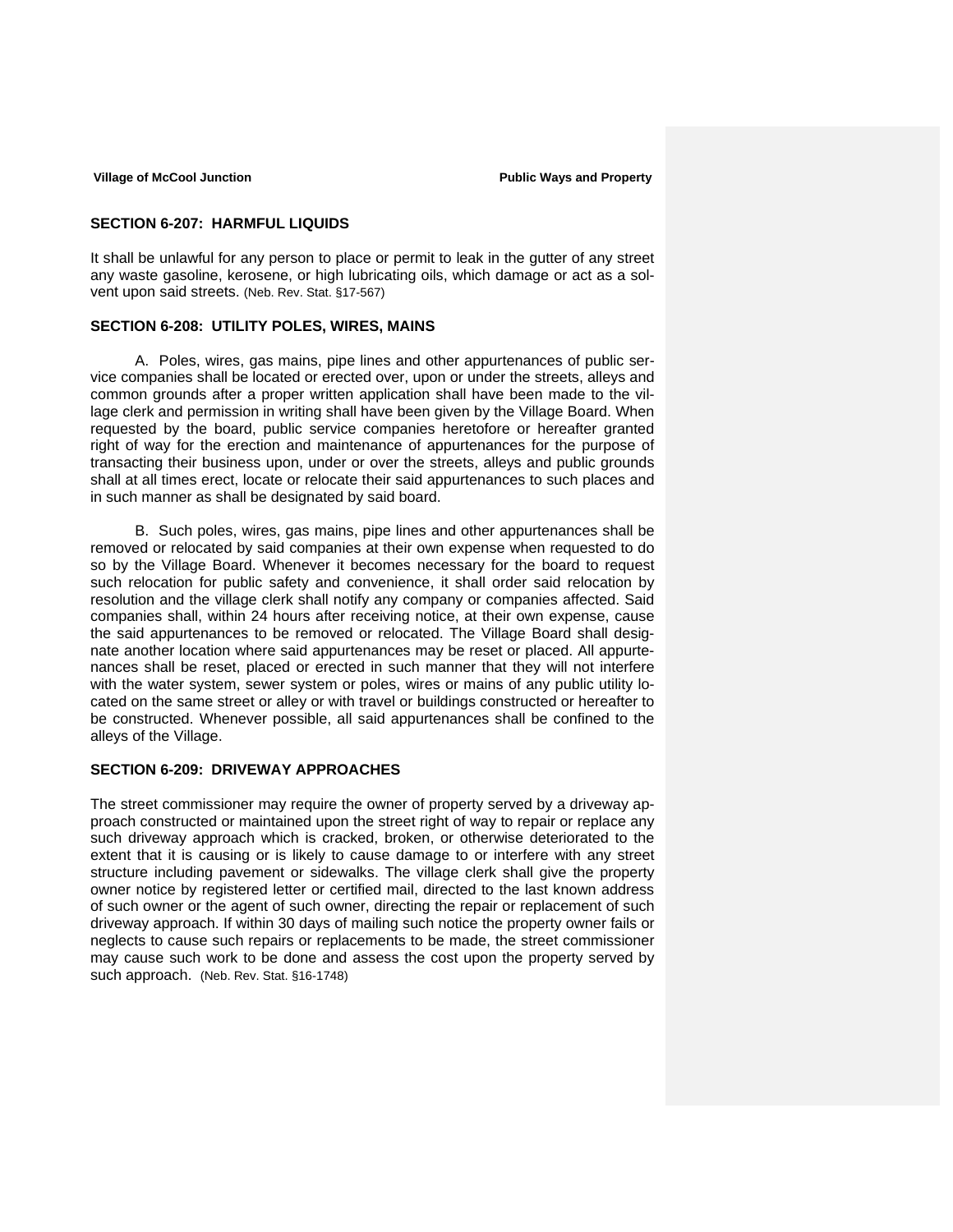## **SECTION 6-210: POWER TO IMPROVE**

The Village Board may grade, partially or to an established grade, change grade, curb, recurb, gutter, regutter, pave, gravel, regravel, macadamize, remacadamize, widen or narrow streets or roadways, resurface or relay existing pavement, or otherwise improve any streets, alleys, public grounds, public ways, entirely or partially, and streets which divide the village corporate area and the area adjoining Village; construct or reconstruct pedestrian walks, plazas, malls, landscaping, outdoor sprinkler systems, fountains, decorative water ponds, lighting systems, and permanent facilities; and construct sidewalks and improve the sidewalk space. These projects may be funded at public cost or by the levy of special assessments on the property especially benefited in proportion to such benefits, except as provided in Neb. Rev. Stat. §19- 2428 to 19-2431. (Neb. Rev. Stat. §17-509)

## **SECTION 6-211: IMPROVEMENT DISTRICTS; SPECIAL ASSESSMENTS**

The Village Board may by ordinance create paving, repaving, grading, curbing, recurbing, resurfacing, graveling, or improvement districts, to be consecutively numbered, which may include two or more connecting or intersecting streets, alleys, or public ways, and may include two or more of the improvements in one proceeding. All of the improvements which are to be funded by a levy of special assessment on the property especially benefited shall be ordered as provided in Sections 6-213 to 6-215, unless the board improves a street which divides the village corporate area and the area adjoining the Village as provided in Section 6-212. (Neb. Rev. Stat. §17-509)

## **SECTION 6-212: IMPROVEMENT OF STREETS ON CORPORATE LIMITS**

Whenever the Village Board improves any street which divides the village corporate area and the area adjoining the Village, the board shall determine the sufficiency of petition as set forth in Section 6-213 by the owners of the record title representing more than 60% of the front footage of the property directly abutting upon the street to be improved, rather than 60% of the resident owners. Whenever the board shall deem it necessary to make any of the improvements allowed by statute on a street which divides the village corporate area and the area adjoining the Village, the Village Board shall by ordinance create the improvement district pursuant to Section 6-214 and the right of remonstrance shall be limited to owners of record title, rather than resident owners. (Neb. Rev. Stat. §17-509)

### **SECTION 6-213: PETITION FOR IMPROVEMENTS**

Whenever a petition signed by the owners of record title representing more than 60% per cent of the front footage of the property directly abutting upon the street, streets, alley, alleys, public way, or the public grounds proposed to be improved shall be presented and filed with the village clerk, petitioning therefor, the Village Board shall by ordinance create a paving, graveling, or other improvement district or districts and shall cause such work to be done or such improvement to be made. The board shall contract therefor and shall levy assessments on the lots and parcels of land abutting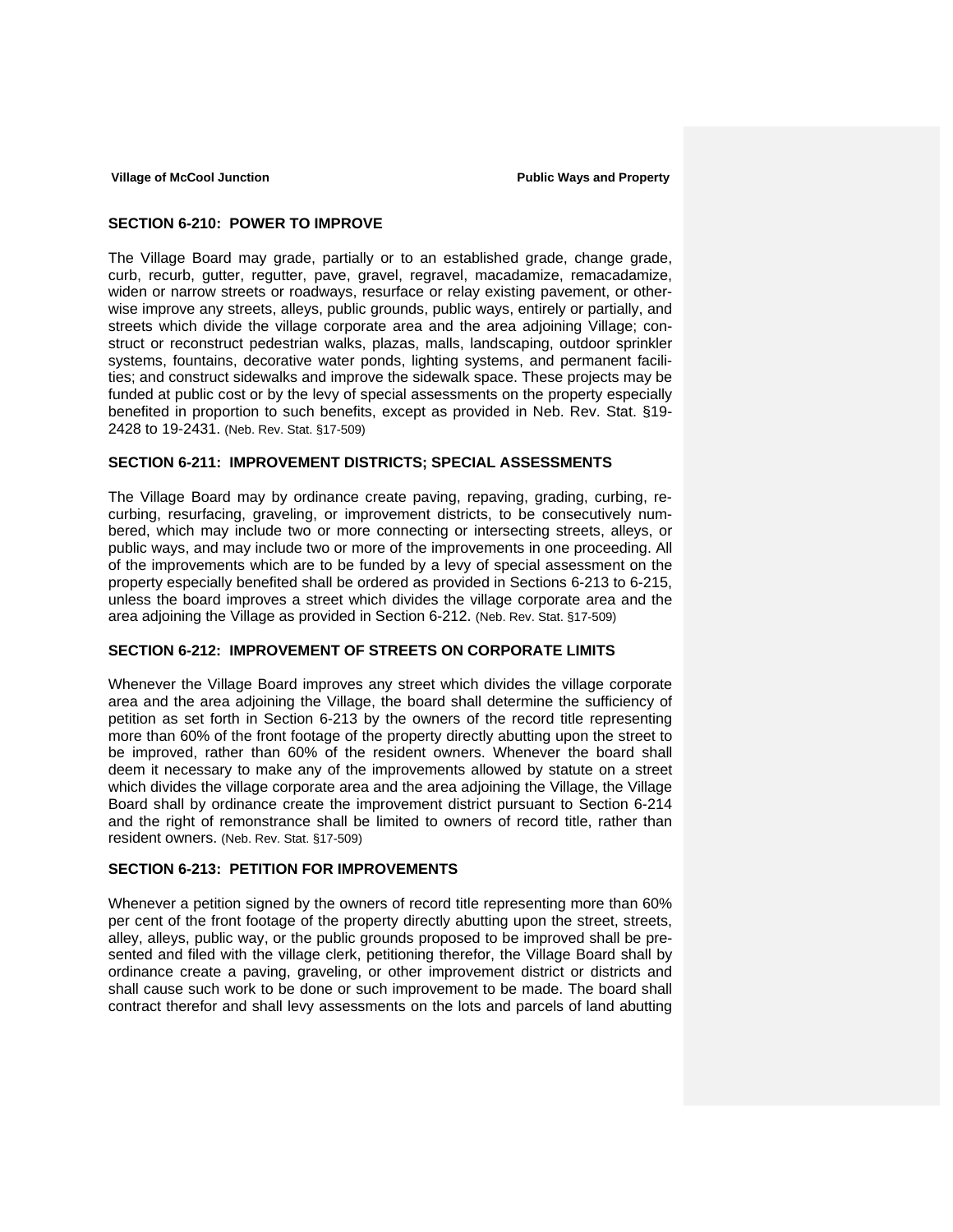on or adjacent to such street, streets, alley, or alleys, especially benefited thereby in such district in proportion to such benefits, except as provided in Neb. Rev. Stat. §19- 2428 to 19-2431, to pay the cost of such improvement. The board shall have the discretion to deny the formation of the proposed district when the area has not previously been improved with a water system, sewer system, and grading of streets. If the board should deny a requested improvement district formation, it shall state the grounds for such denial in a written letter to interested parties. (Neb. Rev. Stat §17-510)

### **SECTION 6-214: IMPROVEMENT DISTRICTS; OBJECTIONS**

 A. Whenever the Village Board deems it necessary to make any improvements allowed by statute which are to be funded by a levy of special assessment on the property especially benefited, the board shall by ordinance create a paving, graveling, or other improvement district and, after the passage, approval, and publication or posting of such ordinance, shall publish notice of the creation of any such district for six days in a legal newspaper of the Village, if a daily newspaper, or for two consecutive weeks if a weekly newspaper. If no legal newspaper is published In the Village, the publication shall be in a legal newspaper of general circulation in the Village.

 B. If the owners of the record title representing more than 50% of the front footage of the property directly abutting on the street or alley to be improved file with the village clerk within 20 days after the first publication of such notice written objections to the creation of such district, such improvement shall not be made as provided In such ordinance but the ordinance shall be repealed. If objections are not filed against the district in the time and manner prescribed in this section, the Village Board shall immediately cause such work to be done or such improvement to be made, shall contract for the work or improvement, and shall levy assessments on the lots and parcels of land abutting on or adjacent to such street or alley especially benefited in such district in proportion to such benefits to pay the cost of such improvement.

(Neb. Rev. Stat. §17-511)

## **SECTION 6-215: IMPROVEMENT OF MAIN THOROUGHFARES**

The Board of Trustees shall have power by a three-fourths vote to enact an ordinance creating a paving, graveling or other improvement district and to order such work to be done without petition upon any federal or state highways in the Village or upon a street or route designated by the board as a main thoroughfare, connecting to either a federal or state highway or a county road. The board shall contract therefor and shall levy assessments on the lots and parcels of land abutting on or adjacent to such street, alley or alleys especially benefited thereby in such district in proportion to such benefits to pay the cost of such improvement. (Neb. Rev. Stat. §17-512)

## **SECTION 6-216: CONSTRUCTION ASSESSMENT**

 A. To defray the costs and expenses of street improvements as may be authorized by law, the Village Board shall have power and authority to levy and collect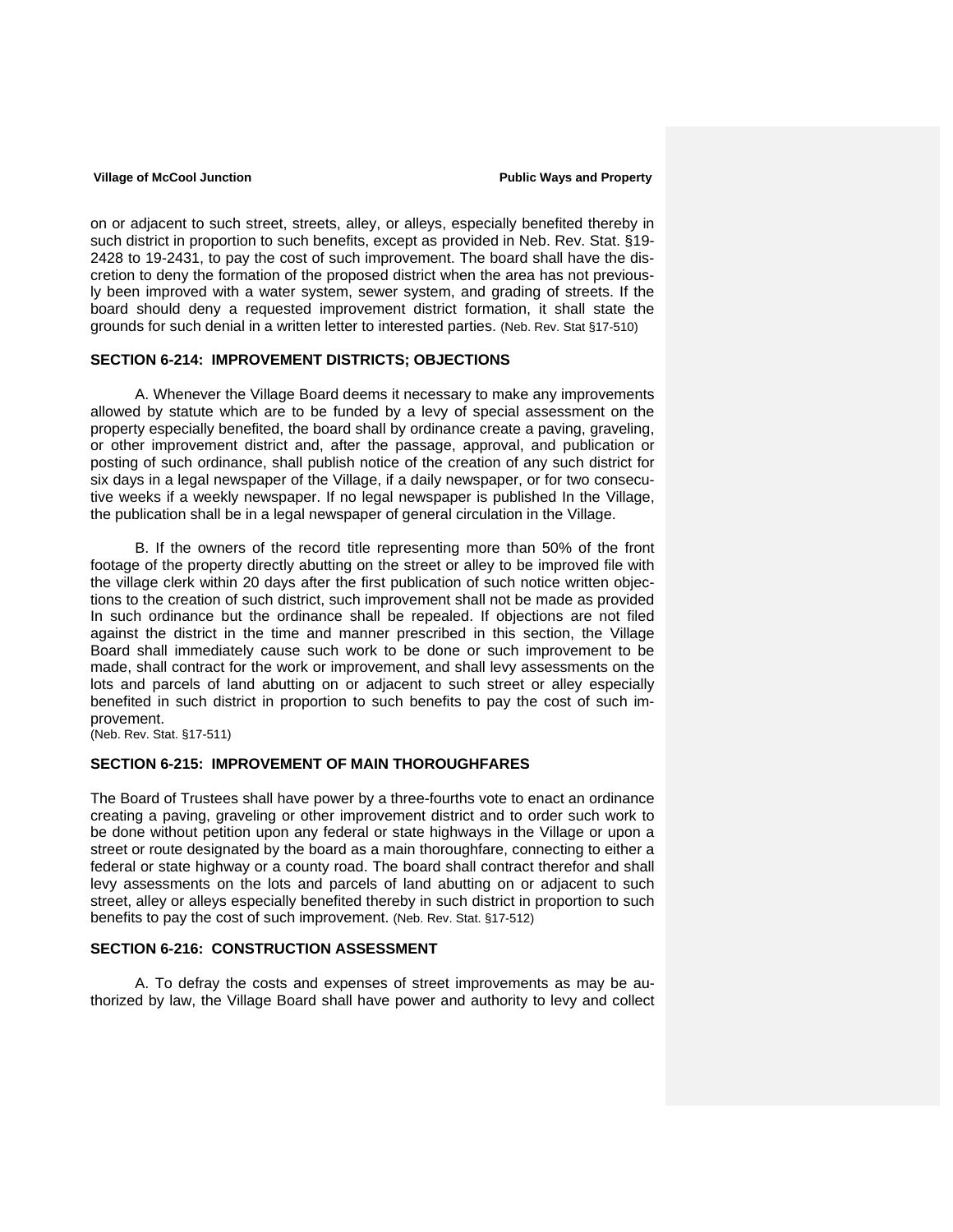special taxes and assessments upon the lots and pieces of ground adjacent to, abutting upon, or especially benefiting from the street, avenue, alley, or sidewalk in whole or in part opened, widened, curbed, curbed and guttered, graded, paved, repaired, graveled, macadamized, parked, extended, constructed, or otherwise improved or repaired. The Village Board sitting as the Board of Equalization shall review all such improvements in accordance with the procedure provided by law.

 B. All special assessments shall be made by the Village Board at a regular or special meeting by resolution, taking into account the benefits derived or injuries sustained in consequence of such improvements and the amount charged against same. The vote shall be recorded in the minutes. Notice of the time of holding such meeting and the purpose for which it is to be held shall be published in a legal newspaper published or of general circulation in the Village at least four weeks before the same shall be held. In lieu of such aforementioned notice, personal service may be had upon the persons owning or occupying the property to be assessed.

 C. Every such assessment shall be known as a "special assessment for improvements" and with the cost of notice shall be levied and collected as a special tax in addition to the taxes for general revenue purposes, subject to the same penalties and collected in like manner as other village taxes. Such assessment shall be certified to the county clerk by the village clerk forthwith after the date of levy for collection by the county treasurer unless otherwise specified. After it shall have become delinquent, said assessment shall draw interest at the legal interest rate per annum.

 D. In the event the property owner is a nonresident of the county in which the property lies, the Village shall, before levying any special assessment against that property, send a copy of any notice required by law to be published by means of certified mail, return receipt requested, to the last known address of the nonresident property owner, which shall be that address listed on the current tax rolls at the time such required notice was first published.

(Neb. Rev. Stat. §17-511, 17-524, 19-2428 through 19-2431, 45-104.01)

### **SECTION 6-217: CONSTRUCTION NOTICE**

The chief street official shall notify the owners in fee simple of real estate abutting a street, alley, or a part thereof which is to be put under contract for paving or repaving. Notice shall also be given to all gas, electric service, and telephone companies. Notice shall also be given to all consumers of gas, water, and sewer services which will be discontinued during such construction. Said notice shall be published one time in a legal newspaper at least 20 days prior to the beginning of such construction by the party undertaking such construction and said notice shall state at what date connections must be made and excavation completed. All gas, water, sewer, and underground connections must be made prior to the paving or repaving of the street under construction. After expiration of such time, permits for excavation will not be issued, nor will excavation be allowed, until after the completion of the pavement in said street or alley, and the formal final acceptance thereof by the proper officials of the Village.

**Comment [MJF2]:** Leave in if in original book. Do not add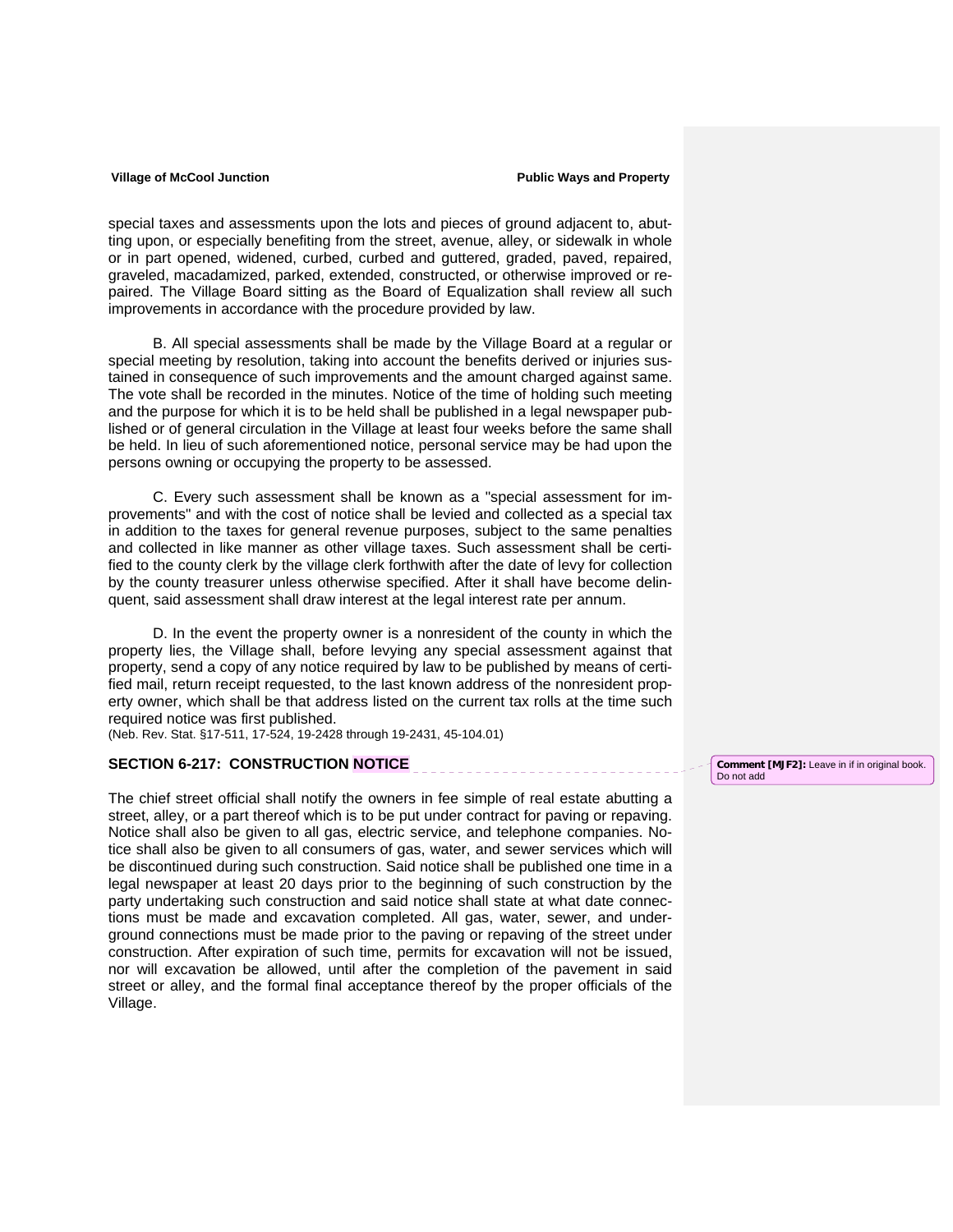### **SECTION 6-218: VACATING PUBLIC WAYS; PROCEDURE**

Whenever the Village Board decides that it would be in the best interests of the Village to vacate a street, avenue, alley, lane, or similar public way, the board shall comply with the following procedure:

 A. *Notice*. Notice shall be given to all abutting property owners either by first class mail to their last known address or, if there is no known address, then by publishing the notice in a newspaper that is of general circulation in the Village. The content of the notice shall advise the abutting property owners that the Village Board will consider vacating such street, avenue, alley, lane, or similar public way at its next regular meeting or, if a special meeting is scheduled for such discussion, then the date, time, and place of such meeting.

 B. *Consent/Waiver.* The Village Board may have all the abutting property owners sign a form stating that they consent to the action being taken by the board and waive their right of access. The signing of such form shall have no effect on claims for special damages by the abutting property owners but shall create the presumption that the board's action was proper. If the abutting property owners do not sign the consent/waiver form, the Village Board may still proceed with vacating the street, avenue, alley, lane, or similar public way under the authority granted by Neb. Rev. Stat. §17-558 and 17-559.

 C. *Ordinance.* The Village Board shall pass an ordinance that includes essentially the following provisions:

- 1. A declaration that the action is expedient for the public good or in the best interests of the Village.
- 2. A statement that the Village will have an easement for maintaining all utilities.
- 3. A method or procedure for ascertaining special damages to abutting property owners.

D. The clerk shall file a copy of the ordinance with the county register of deeds to ensure that abutting property owners can gain title to their share of the vacated street, avenue, alley, lane, or similar public way, and so that such land will be drawn to the attention of the county assessor. (Neb. Rev. Stat §17-558, 17-559)

**SECTION 6-219: VACATING PUBLIC WAYS; DEFINITIONS; ASCERTAINING DAMAGES** 

A. In reference to vacating of public ways, "special damages" shall mean only those losses, damages or injuries which a property owner suffers that are peculiar, special or unique to his or her property and which result from the vacating of such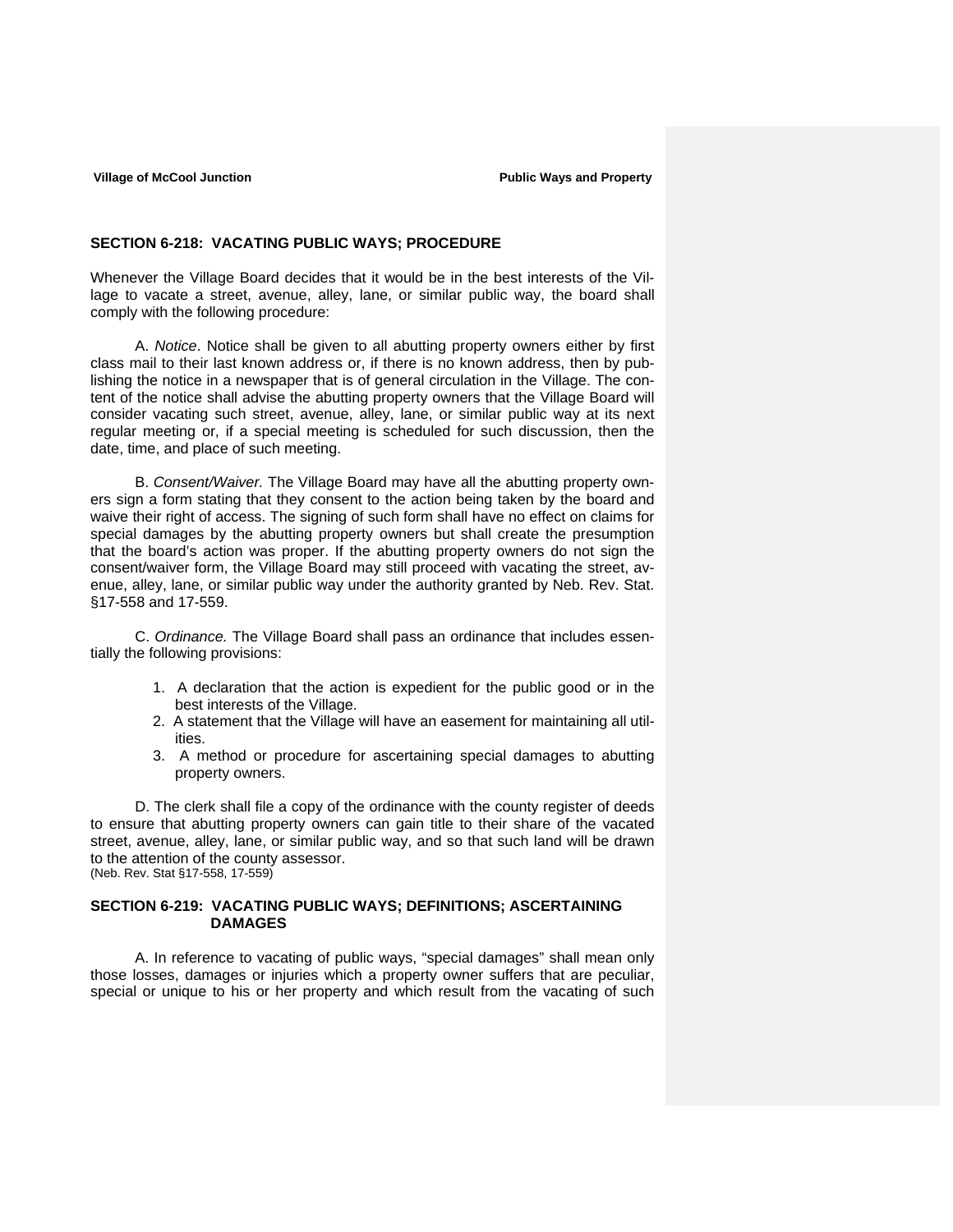street, avenue, alley, lane or similar public way by the Village Board.

B. "Special damages" shall not mean those losses, damages or injuries suffered by a property owner that are in common with the rest of the Village or public at large, even though those losses, damages or injuries suffered by the property owner are greater in degree that the rest of the Village or public at large.

C. The chairman, with approval of the Village Board, shall appoint three, five or seven disinterested residents of the Village to a special commission to ascertain the amount of special damages that the abutting property owners are entitled to receive and which resulted from the vacating of such street, avenue, alley, lane or similar public way. Only special damages, as herein defined, shall be awarded to the abutting property owners.

D. In determining the amount of compensation to award the abutting property owners as special damages, the aforementioned commission shall use the following rule:

*The abutting property owner is entitled to recover as compensation the difference between the value of such property immediately before and immediately after the vacating of such street, avenue, alley, lane or similar public way. However, if no difference in value exists, the abutting property owner is entitled to no compensation.* 

(Neb. Rev. Stat. §17-558, 17-559)

## **SECTION 6-220: VACATING PUBLIC WAYS; TITLE**

A. Upon the vacation of any street or alley or any part thereof by the Village, the title of such property shall vest in the owner of the abutting property and become part of such property, one-half on each side thereof, except that the Village may reserve title to such property in the ordinance vacating such street or alley. If title is retained by the Village, such property may be sold, conveyed, exchanged or leased upon such terms and conditions as shall be deemed in the best interest of the Village.

 B. In the event the Village does not elect to reserve title in the vacated portion of such street or alley, the title to said property nonetheless shall be subject to the following:

- 1. There is reserved to the Village the right to maintain, operate, repair, and renew public utilities existing at the time title to the property is vacated there; and
- 2. There is reserved to the Village, any public utilities, and any cable television systems the right to maintain, repair, renew, and operate water mains, gas mains, pole lines, conduits, electrical transmission lines, sound and signal transmission lines, and other similar services and equipment and appurtenances, including lateral connections or branch lines, above, on or below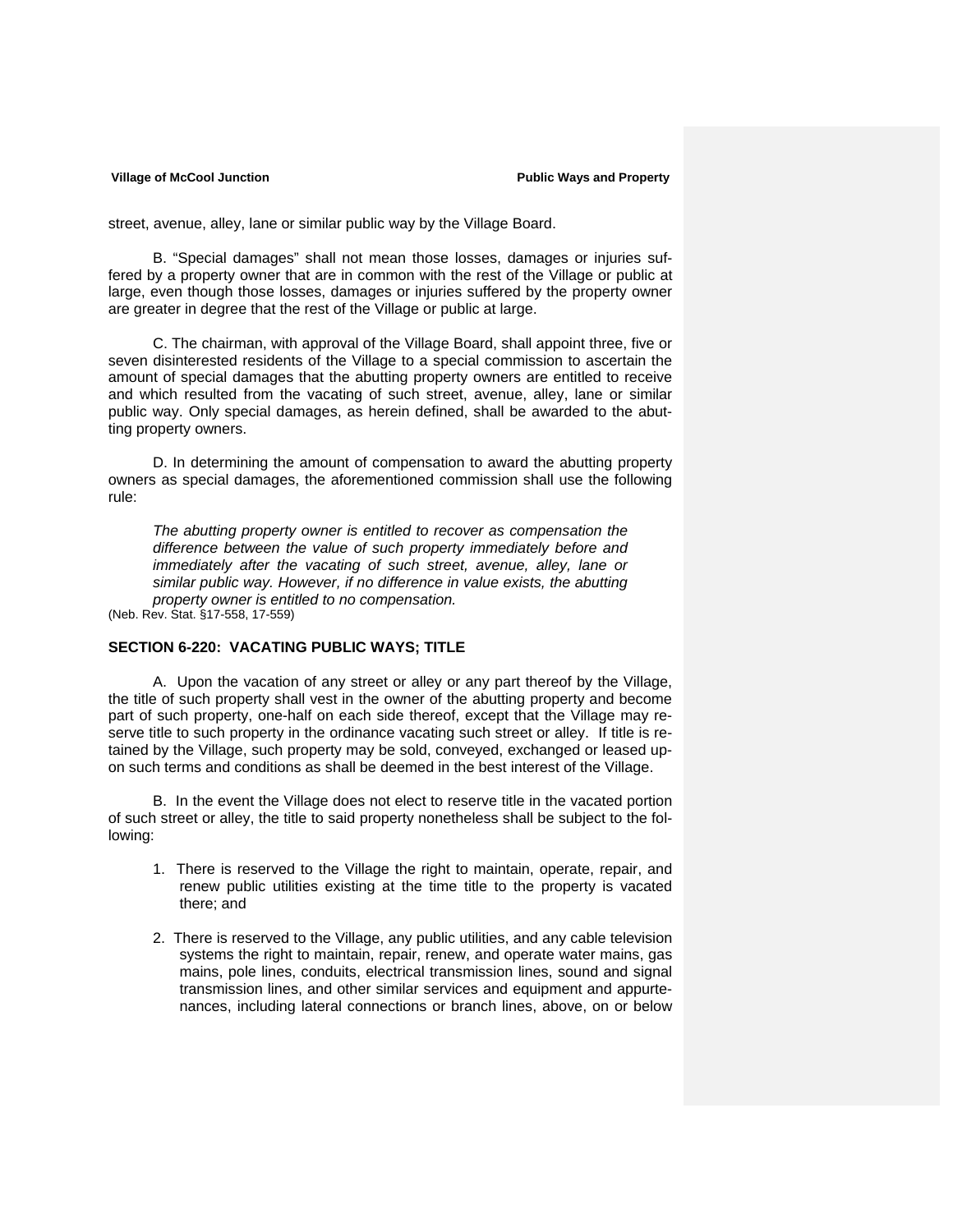### Village of McCool Junction **Public Ways and Property Public Ways and Property**

the surface of the ground that are existing as valid easements at the time title to the property is vacated for the purposes of serving the general public or the abutting properties and to enter upon the premises to accomplish such purposes at any and all reasonable times.

(Neb. Rev. Stat. §17-558)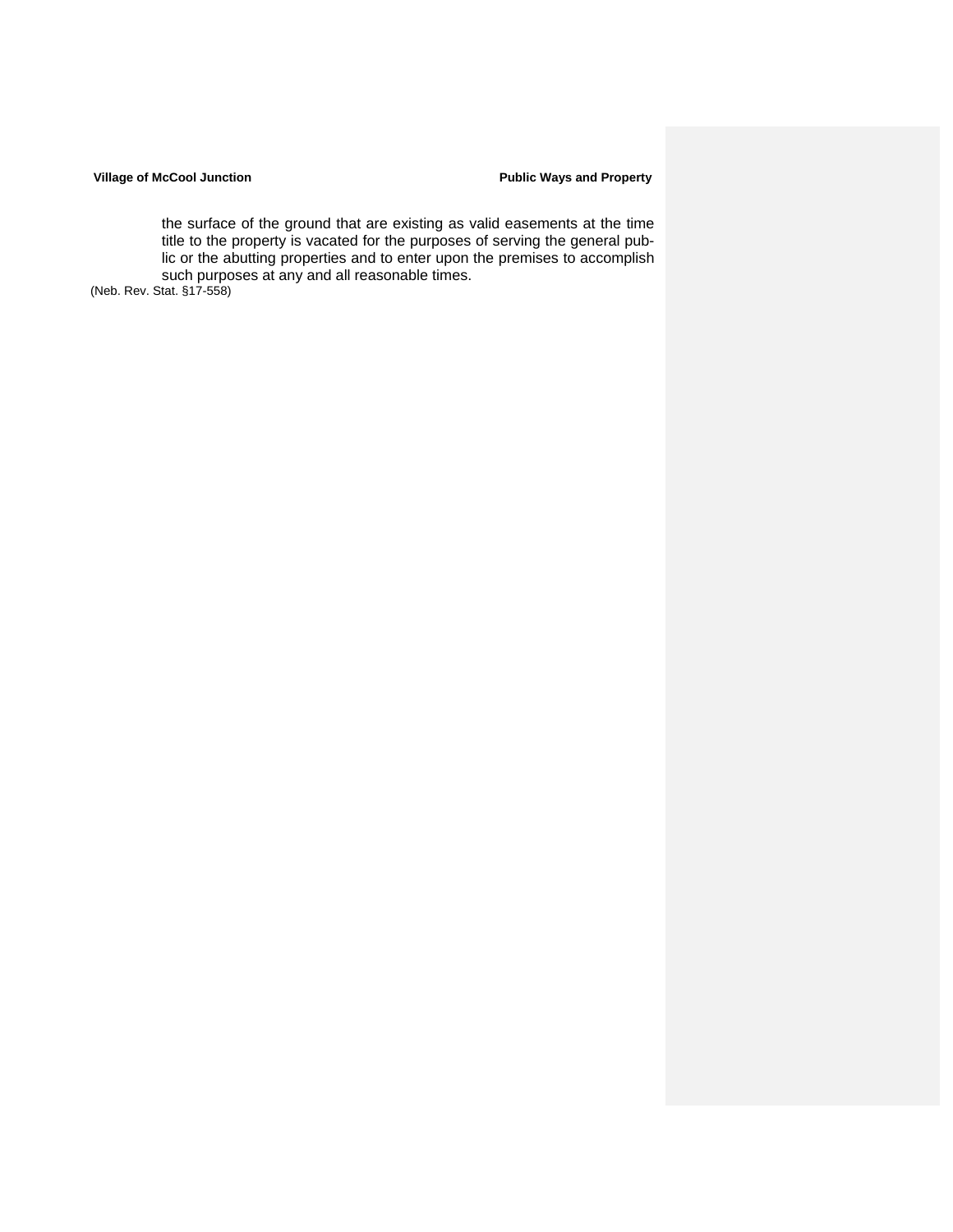\_\_\_\_\_\_\_\_\_\_\_\_\_\_\_\_\_\_\_\_\_\_\_

<u> 11111111111111111</u>

## **Article 3 – Sidewalks**

### **SECTION 6-301: DUTY TO KEEP CLEAN**

It shall be unlawful for the occupant of any lot or lots or the owner of any vacant lot or lots within the corporate limits to allow snow, sleet, mud, ice, or other substance to accumulate on the sidewalks or to permit any snow, sleet, ice, mud, or other substance to remain upon said sidewalk. All sidewalks within the business district shall be cleaned within five hours after the cessation of a storm unless the storm or fall of snow shall have taken place during the night, in which case the sidewalk shall be cleaned before 8:30 a.m. the following day. Sidewalks within the residential areas of the Village shall be cleaned within 24 hours after the cessation of the storm. (Neb. Rev. Stat §17-557)

## **SECTION 6-302: MAINTENANCE AND REPAIR**

A. Every owner of any lot, lots or piece of land within the corporate limits shall at all times keep and maintain the sidewalk along and contiguous to said parcels of land in good and proper repair and in a condition reasonably safe for travel for all travelers thereon.

B. The village official in charge of sidewalks may require sidewalks of the Village to be repaired. Notice to the owners of property upon which such sidewalks in disrepair are located shall require within 48 hours from issuance of notice said owners to make arrangements to have the sidewalk repaired. Said repairs shall be completed within 21 days after issuance of said notice.

C. In the event that the owner or owners of any lot, lots, or lands abutting on any street, avenue, or part thereof shall fail to construct or repair any sidewalk in front of his, her or their lot, lots, or lands within the time and in the manner as directed and required herein after having received due notice to do so, he, she or they shall be liable for all damages or injury occasioned by reason of the defective or dangerous condition of any sidewalk and the Village Board shall have power to cause any such sidewalks to be constructed or repaired and assess the costs thereof against such property.

D. In the event the property owner is a nonresident of the county in which the property lies, the Village shall, before levying any special assessment against that property, send a copy of any notice required by law to be published by means of certified mail, return receipt requested, to the last known address of the non-resident property owner, which shall be that address listed on the current tax rolls at the time such required notice was first published.

## (Neb. Rev. Stat. §17-557.01)

## **SECTION 6-303: CONSTRUCTION BY OWNER; APPLICATION, PERMIT**

A. Any person desiring to construct or cause to be constructed any sidewalk

**Comment [MJF4]:** Village can set their own timeframe

**Comment [MJF3]:** Village can set Timeframe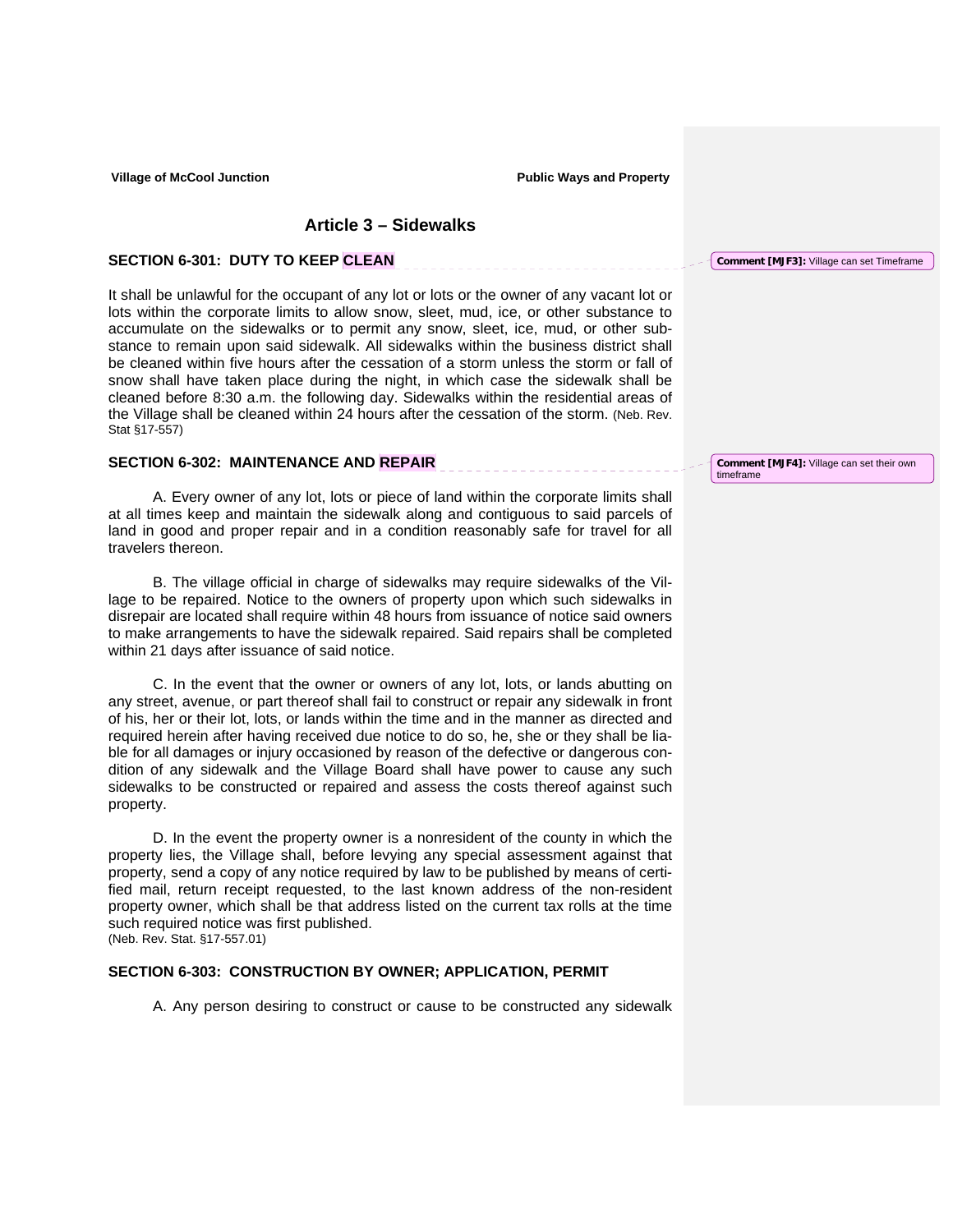shall do so only as herein provided. It shall be unlawful for any person to construct any sidewalk without first having obtained a permit.

B. Said owner shall make application in writing for a permit and file such application in the office of the village clerk. The permit shall give a description of the lot or piece of land along which the sidewalk is to be constructed. The street commissioner shall issue the desired permit unless good cause shall appear why said permit should be denied; provided, if it is desired to construct the sidewalk at any other than the regularly prescribed location, grade, elevation and thickness, the street commissioner shall submit the application to the Village Board, which shall determine whether the permit should be granted or denied.

## **SECTION 6-304: CONSTRUCTION BY VILLAGE**

 A. The Village Board may by resolution order the construction of a sidewalk on any lot or piece of ground within the Village. Notice of the board's intention to construct said sidewalk shall be given by the village clerk by publication of notice one time in a legal newspaper of general circulation in the Village.

 B. A copy of said notice shall be personally served upon the occupant in possession of such property or, when personal service is not possible, said notice shall be posted upon such premises ten days prior to the commencement of construction. The notice required in this section shall be prepared by the village attorney in accordance with the provisions of this section. Such service shall include a form of return evidencing personal service or posting as herein required.

 C. Said notice shall notify the owner of the premises of the passage of the resolution ordering him or her to construct or cause to be constructed a sidewalk within 30 days after the date of publication and further, that if he or she fails to construct the sidewalk or cause the same to be done within the time allowed, the Village will cause the sidewalk to be constructed and the cost thereof shall be levied and assessed as a special tax against the premises; provided, the notice shall contain the official estimate of the cost of said construction and no special assessment in excess of this estimate shall be assessed against the property.

D. In the event the property owner is a nonresident of the county in which the property lies, the Village shall, before levying any special assessment against that property, send a copy of any notice required by law to be published by means of certified mail, return receipt requested, to the last known address of the nonresident property owner, which shall be that address listed on the current tax rolls at the time such required notice was first published. (Neb. Rev. Stat. §17-522, 17-523)

# **SECTION 6-305: CONSTRUCTION BIDS**

Whenever the Village shall construct, widen, replace or reconstruct any sidewalk, notice prepared by the village attorney specifying the work to be done and calling for **Comment [MJF5]:** Leave in if in book. Do not put in all books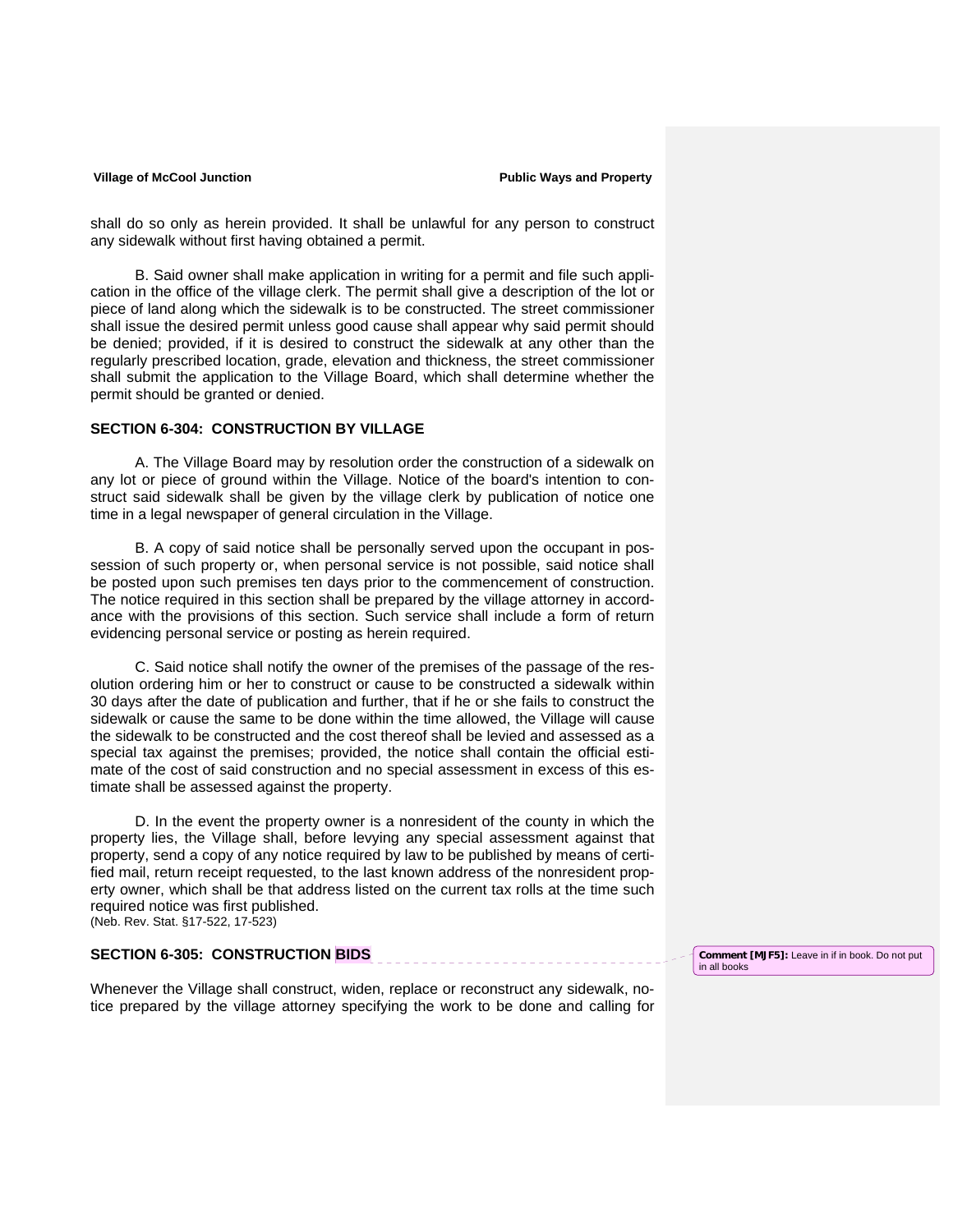bids for doing such work and supplying the necessary materials and labor shall be published at least once in a legal newspaper of general circulation in the Village; provided, bids so invited shall be filed in the office of the village clerk within 10 days after the date of publication. Bids shall be opened at the next regular or special meeting of the Village Board, which shall then award the work to the lowest responsible bidder. Upon approval of the work, the board may require the contractor to accept payment in certificates issued to him by the village clerk entitling him to all assessments or special taxes against such real estate whenever such assessments or special taxes shall be collected, together with the interest or penalty collected thereon. Each certificate shall give the legal description of the lot, lots or parcel of ground against which the assessments or special taxes are assessed. Such certificate or certificates may be assigned and transferred, entitling the holder to the same rights as if held by the original contractor. The county treasurer shall pay over to such contractor or other holder of the certificate or certificates all assessments or special taxes against such real estate, together with the interest and penalty thereon, at any time upon presentation of such certificate or certificates after said assessments or special taxes against such real estate, together with interest or penalty thereon, shall have been collected.

## **SECTION 6-306: CONSTRUCTION BY PETITION**

 A. If the owners of record title representing more than 60% of the front footage of the directly abutting property subject to assessment for sidewalk improvements petition the Village Board to make the same, the board shall proceed in all things as though such construction had been ordered by it. The total cost of such improvement shall be levied, allocated, financed and specially assessed as provided by law.

 B. In the event the property owner is a nonresident of the county in which the property lies, the Village shall, before levying any special assessment against that property, send a copy of any notice required by law to be published by means of certified mail, return receipt requested, to the last known address of the nonresident property owner, which shall be that address listed on the current tax rolls at the time such required notice was first published. (Neb. Rev. Stat. §17-510)

**Comment [MJF6]:** Should be in all books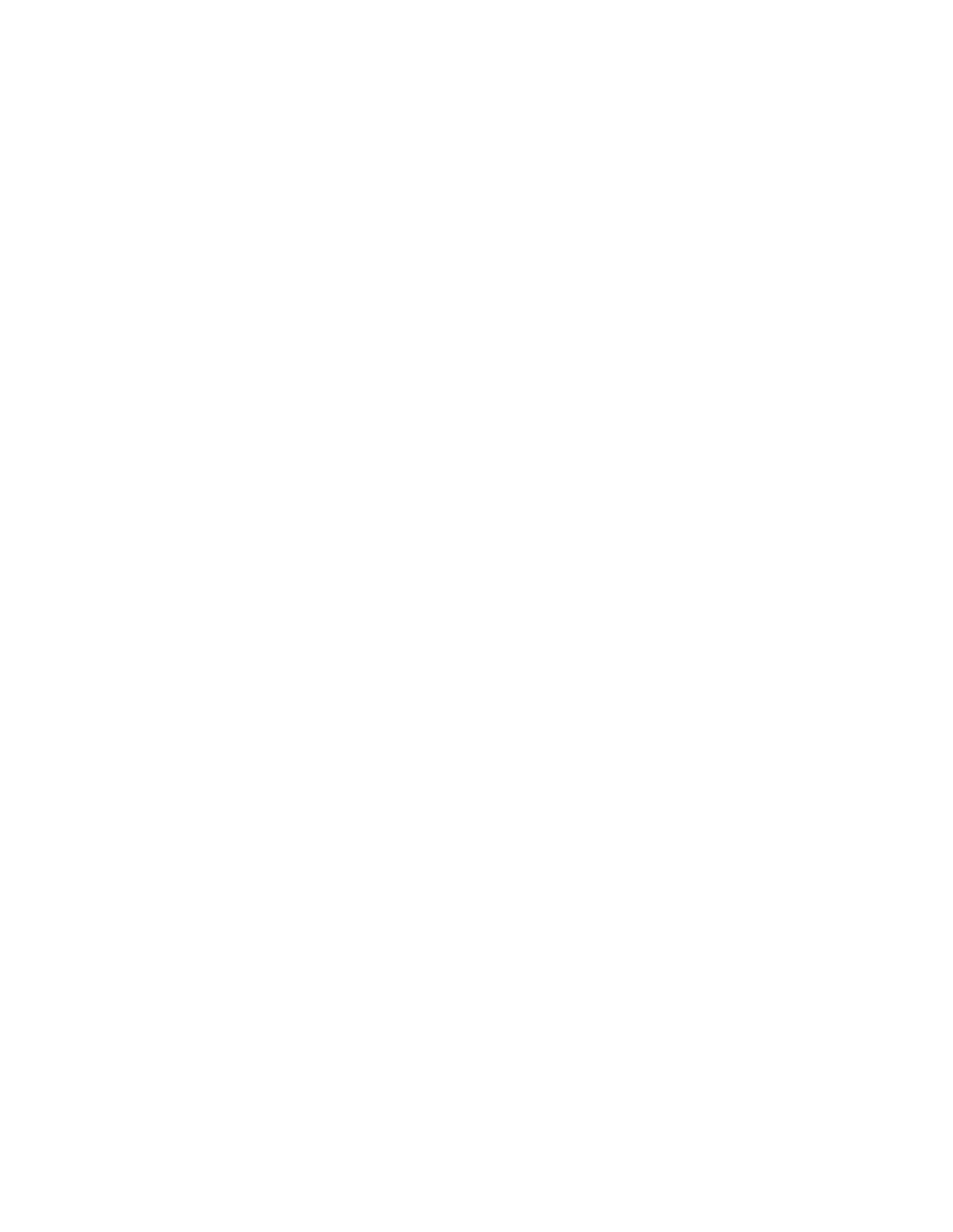Village of McCool Junction **Public Ways and Property Public Ways and Property** 

## **Article 4 – Construction of Private Drives**

## **SECTION 6-401: APPLICATION**

Before any person, firm or corporation constructs a private drive onto any public street or alley, an application shall first be made to the Village Board for a permit for such construction as provided in Section 6-111. Such application shall be acted upon by the board at a special or regular meeting.

## **SECTION 6-402: APPLICATION REQUIREMENTS**

All driveway applications shall contain the following information:

A. The addition, block and lot which the driveway is to serve;

B. The location of the proposed driveway with reference to adjacent lot lines;

C. The width of the driveway and type of street surface to which the driveway will connect.

## **SECTION 6-403: APPROVAL OF BOARD**

In the event that the Village Board determines that such application is in due and proper form and that the same complies with this article, it shall approve construction of such requested driveway and note such approval in its official minutes.